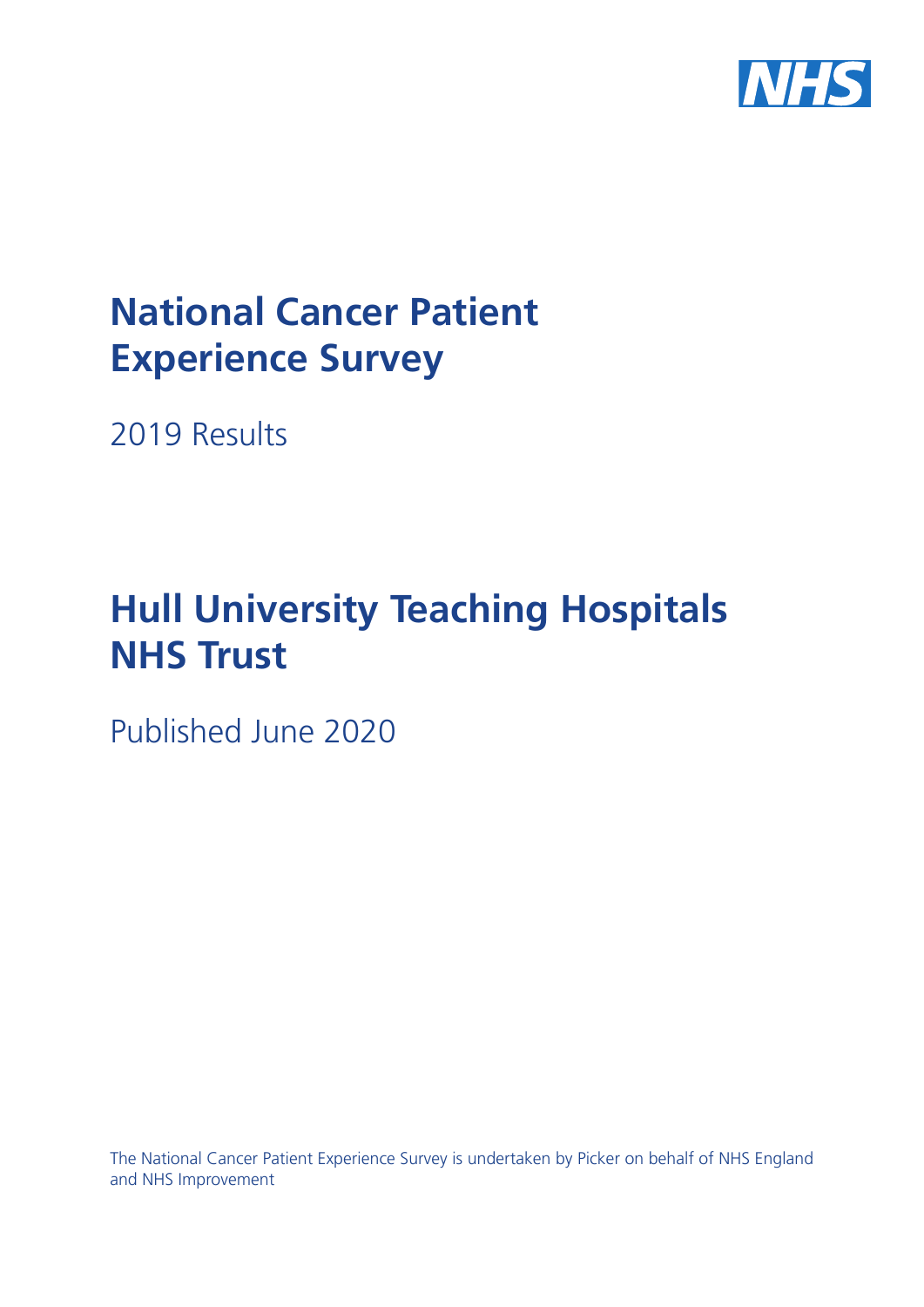# **Executive Summary** Case Mix Adjusted scores

#### **Cancer Dashboard Questions**

The following seven questions are included in phase 1 of the Cancer Dashboard developed by Public Health England and NHS England:

Q61. Patient's average rating of care scored from very poor to very good

| $\Omega$ | $\overline{2}$   | 3                                                             | 4 | 5 | 6 | 7 | 8   | 9 | 10                                                                                            |
|----------|------------------|---------------------------------------------------------------|---|---|---|---|-----|---|-----------------------------------------------------------------------------------------------|
|          |                  |                                                               |   |   |   |   | 8.7 |   |                                                                                               |
|          |                  |                                                               |   |   |   |   |     |   | Q18. Patient definitely involved as much as they wanted in decisions about care and treatment |
|          |                  |                                                               |   |   |   |   |     |   | Q19. Patient given the name of a CNS who would support them through their treatment           |
|          |                  | Q20. Patient found it very or quite easy to contact their CNS |   |   |   |   |     |   |                                                                                               |
| 86%      |                  |                                                               |   |   |   |   |     |   | Q39. Patient always felt they were treated with respect and dignity while in hospital         |
|          | leaving hospital |                                                               |   |   |   |   |     |   | Q41. Hospital staff told patient who to contact if worried about condition or treatment after |
| 52%      | treatment        |                                                               |   |   |   |   |     |   | Q55. General practice staff definitely did everything they could to support patient during    |

#### **Questions Outside Expected Range**

|                                                                                                         |            | Case Mix Adjusted Scores   |                            |                   |
|---------------------------------------------------------------------------------------------------------|------------|----------------------------|----------------------------|-------------------|
|                                                                                                         | 2019 Score | Lower<br>Expected<br>Range | Upper<br>Expected<br>Range | National<br>Score |
| Q2. Patient thought they were seen as soon as necessary                                                 | 81%        | 82%                        | 86%                        | 84%               |
| Q5. Received all the information needed about the test                                                  | 93%        | 93%                        | 96%                        | 95%               |
| Q7. Test results explained in completely understandable way                                             | 77%        | 77%                        | 83%                        | 80%               |
| Q13. Patient given easy to understand written information about the type of cancer they<br>had          | 67%        | 72%                        | 77%                        | 74%               |
| Q16. Patient definitely given practical advice and support in dealing with side effects of<br>treatment | 64%        | 64%                        | 71%                        | 67%               |
| Q19. Patient given the name of a CNS who would support them through their treatment                     | 88%        | 89%                        | 95%                        | 92%               |
| Q22. Hospital staff gave information about support or self-help groups for people with<br>cancer        | 85%        | 85%                        | 91%                        | 88%               |
| Q28. Afterwards, staff completely explained how operation had gone in understandable<br>way             | 74%        | 76%                        | 83%                        | 79%               |
| Q32. Patient's family or someone close definitely felt able to talk to a doctor                         | 67%        | 68%                        | 76%                        | 72%               |
| Q47. Patient completely given understandable information about whether radiotherapy was<br>working      | 51%        | 54%                        | 66%                        | 60%               |
| Q52. Patient definitely given enough support from health or social services during treatment            | 45%        | 45%                        | 59%                        | 52%               |
|                                                                                                         |            |                            |                            | 2/28              |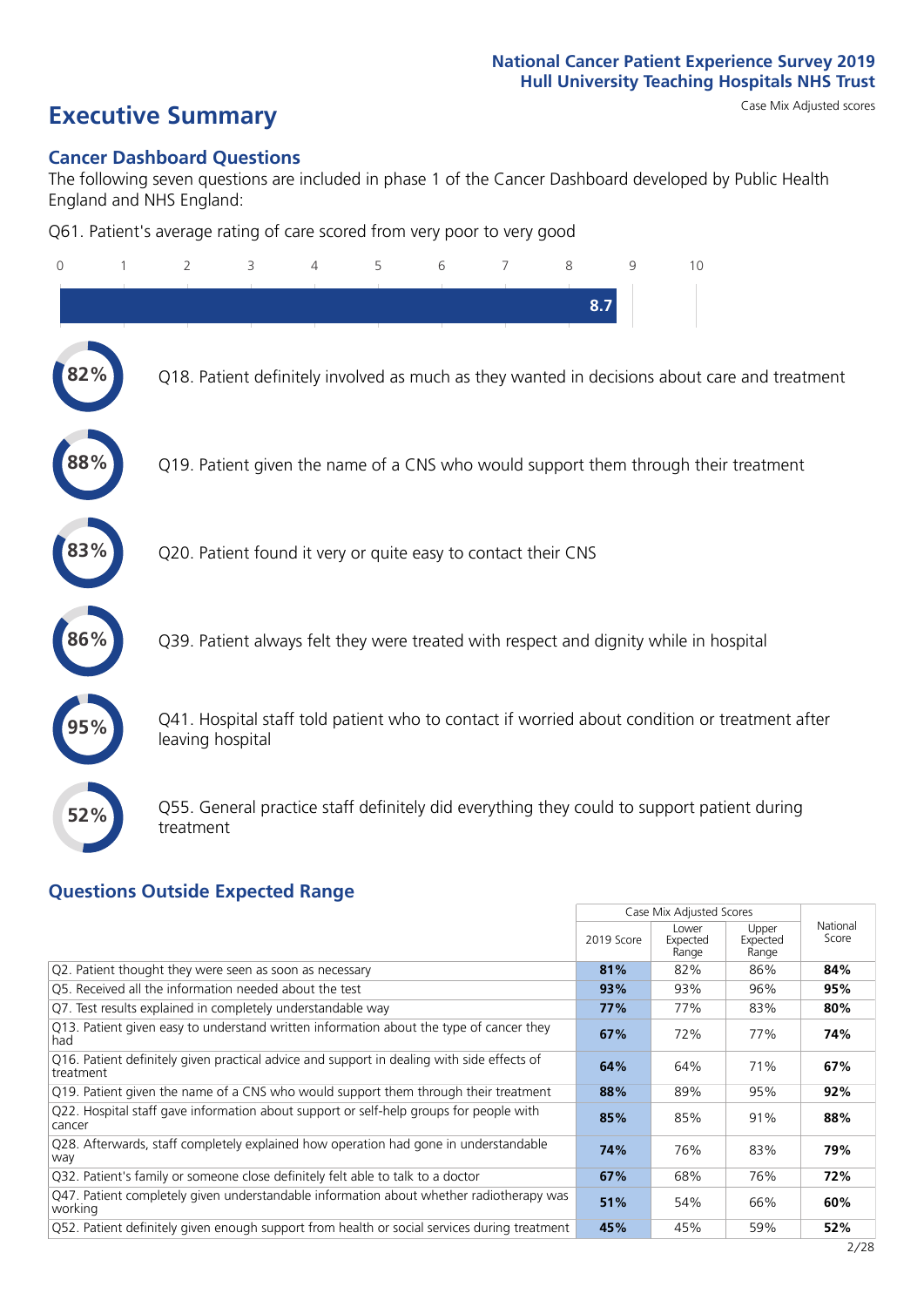$\mathbb{R}$ 

|                                                                                                         |            | Case Mix Adjusted Scores   |                            |                   |
|---------------------------------------------------------------------------------------------------------|------------|----------------------------|----------------------------|-------------------|
|                                                                                                         | 2019 Score | Lower<br>Expected<br>Range | Upper<br>Expected<br>Range | National<br>Score |
| Q53. Patient definitely given enough support from health or social services after treatment             | 36%        | 39%                        | 51%                        | 45%               |
| Q55. General practice staff definitely did everything they could to support patient during<br>treatment | 52%        | 54%                        | 62%                        | 58%               |
| O59. Patient felt length of time for attending clinics and appointments for cancer was about<br>right   | 61%        | 62%                        | 76%                        | 69%               |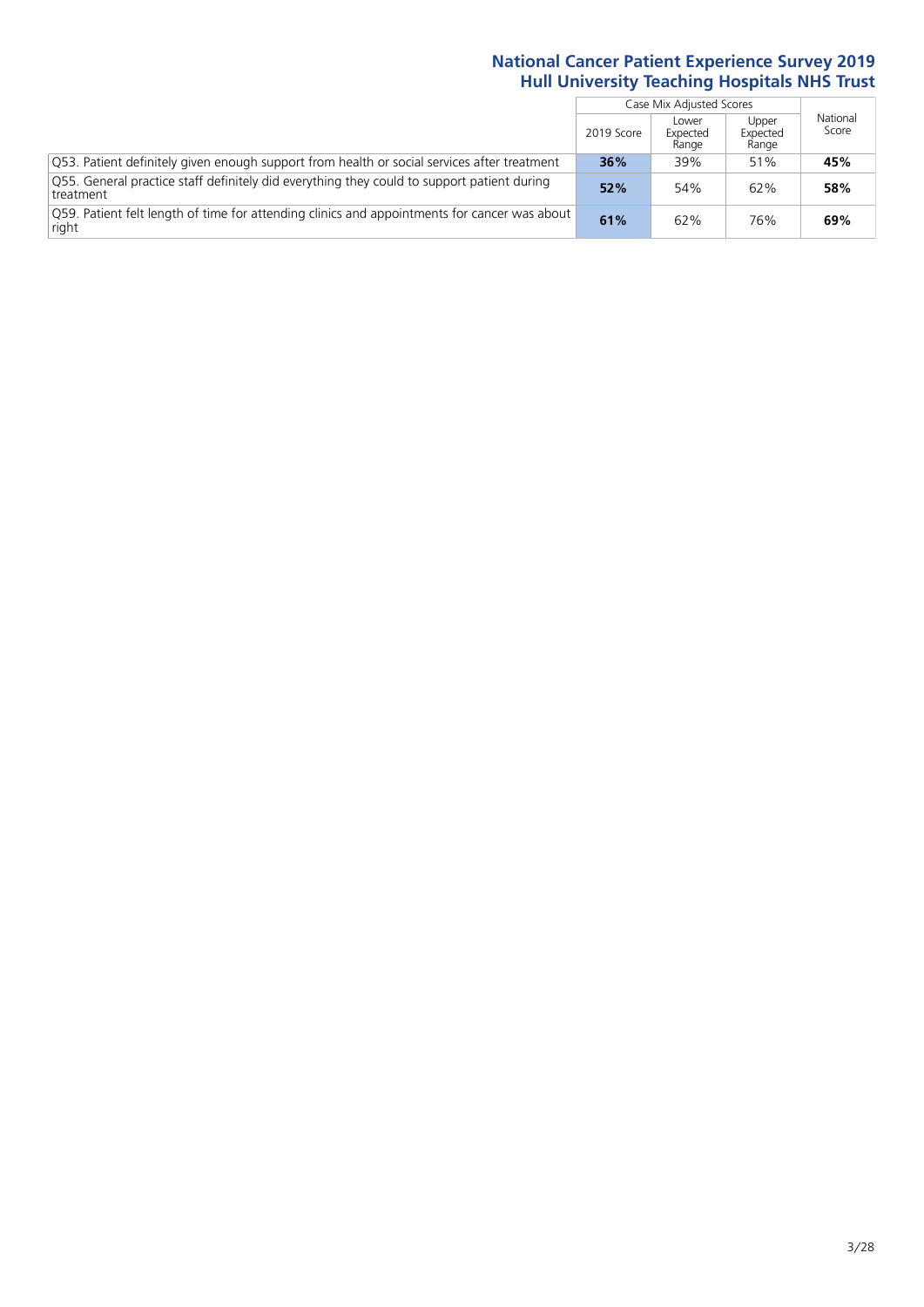# **Introduction**

The National Cancer Patient Experience Survey 2019 is the ninth iteration of the survey first undertaken in 2010. It has been designed to monitor national progress on cancer care; to provide information to drive local quality improvements; to assist commissioners and providers of cancer care; and to inform the work of the various charities and stakeholder groups supporting cancer patients.

The survey was overseen by a national Cancer Patient Experience Advisory Group. This Advisory Group set the principles and objectives of the survey programme and guided questionnaire development. The survey was commissioned and managed by NHS England. The survey provider, Picker, is responsible for designing, running and analysing the survey.

The 2019 survey involved 143 NHS Trusts. Out of 111,366 people, 67,858 people responded to the survey, yielding a response rate of 61%.

# **Methodology**

#### **Eligibility, eldwork and survey methods**

The sample for the survey included all adult (aged 16 and over) NHS patients, with a confirmed primary diagnosis of cancer, discharged from an NHS Trust after an inpatient episode or day case attendance for cancer related treatment in the months of April, May and June 2019. The fieldwork for the survey was undertaken between December 2019 and March 2020.

As in the previous four years, the survey used a mixed mode methodology. Questionnaires were sent by post, with two reminders where necessary, but also included an option to complete the questionnaire online. A Freephone helpline and email was available for respondents to opt out, ask questions about the survey, enable them to complete their questionnaire over the phone and provide access to a translation and interpreting facility for those whose first language was not English.

#### **Case-mix adjustment**

Both unadjusted and adjusted scores are presented in this report. Case-mix adjusted scores allows us to account for the impact that differing patient populations might have on results. By using the case-mix adjusted estimates we can obtain a greater understanding of how a Trust is performing given their patient population. The factors taken into account in this case-mix adjustment are gender, age, ethnic group, deprivation, and tumour group.

#### **Scoring methodology**

Fifty-two questions from the questionnaire are scored as these questions relate directly to patient experience. For all but one question (Q61), scores are presented as the percentage of positive responses out of all scored responses. For Q61, respondents rate their overall care on a scale of 0 to 10, of which the average was calculated for this question's presented score. The percentages in this report have been rounded to the nearest percentage point. Therefore, in some cases the figures do not appear to add up to 100%.

#### **Statistical significance**

In the reporting of 2019 results, appropriate statistical tests have been undertaken to identify unadjusted scores for which the change over time is 'statistically significant'. Thirty-seven scored questions in 2019 have been compared with those of 2018 and a statistically significant change between the two years has been reported where identified.

For the scored questions that are comparable beyond 2018, statistically significant change over the five years has also been reported where identified. A statistically significant difference means that the change in the result is very unlikely to have occurred by sampling variation.

#### **Suppression**

#### **Question-level suppression**

For scores where the base size per question is  $<$ 21, the score will be suppressed and replaced with an asterisk (\*). The base size will include neutral response options.

#### **Double suppression**

If any group within a particular sub-group breakdown (such as the tumour group breakdown) has <21 responses, then the figure for this particular group is suppressed and replaced with an asterisk (\*). If there is only one group within the sub-group breakdown that has <21 respondents, and is therefore suppressed, the group with the next lowest number of respondents is also supressed and replaced with an asterisk (\*) (regardless if it is greater than or less than 21).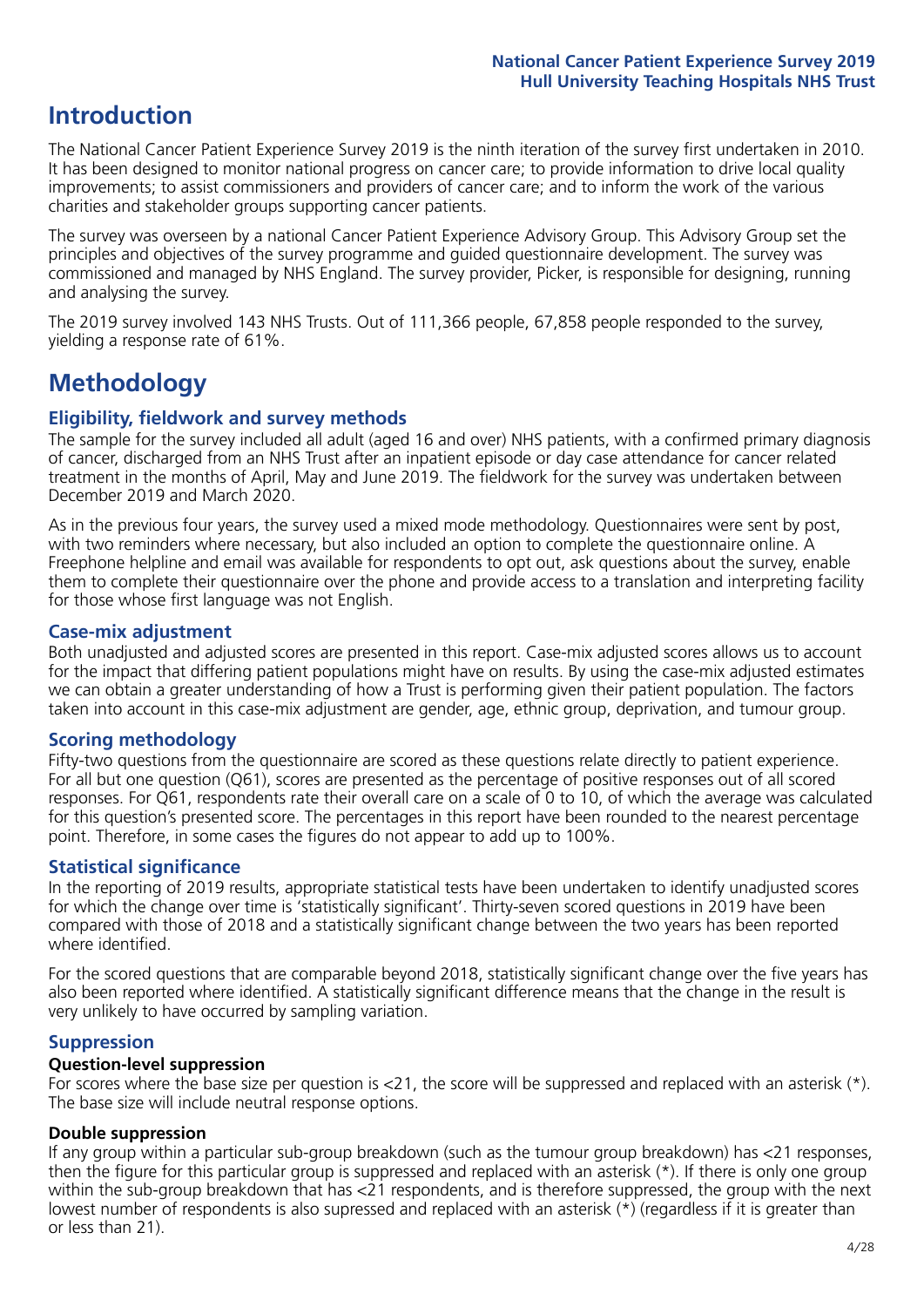# **Understanding the results**

This report shows how this Trust scored for each question in the survey, compared with national results and previous year's results. It is aimed at helping individual Trusts to understand their performance and identify areas for local improvement. Below is a description of the type of results presented within this report and how to understand them.

#### **Expected range charts**

The expected range charts in this report show a bar with the lowest and highest score received for each question nationally. Within this bar, an expected range is given (in grey) and a black diamond represents the actual score for this Trust.

Trusts whose score is above the upper limit of the expected range (in the dark blue) are positive outliers, with a score statistically significantly higher than the national mean. This indicates that the Trust performs better than what Trusts of the same size and demographics are expected to perform. The opposite is true if the score is below the lower limit of the expected range (in the light blue); these are negative outliers. For scores within the expected range (in the grey), the score is what we would expect given the Trust's size and demographics.

#### **Comparability tables**

The comparability tables show the 2018 and 2019 unadjusted scores for this Trust for each scored question. If there is a significant change from 2018 and 2019 or overall from 2015 to 2019, an arrow will be presented for the direction of change. The adjusted 2019 score will also be presented for each scored question along with the lower and upper expected range and national score. Scores above the upper limit of the expected range will be highlighted dark blue, scores below the lower limit of the expected range will be highlighted light blue, and scores within the lower and upper limit of the expected ranges will be highlighted grey.

#### **Tumour type tables**

The tumour type tables show the unadjusted scores for each scored question for each of the 13 tumour groups. The national score for that tumour group is also shown. Unadjusted scores for the same tumour type across different Trusts may not be comparable, as they do not account for the impact that differing patient populations might have on results. Central nervous system is abbreviated as 'CNS' and lower gastrointestinal tract is abbreviated as 'LGT' throughout this report.

#### **Year on year charts**

The year on year charts show five columns representing the unadjusted scores of the last five years (2015, 2016, 2017, 2018 and 2019) for each scored question.

#### **Notes on specific questions**

Following the development phase of the 2019 survey, several changes were made to the questionnaire. Six scored questions were amended (Q5, Q18, Q30, Q35, Q56 and Q60) and one non-scored question (Q29) was amended that impacted the comparability of questions Q30 to Q41. Of all questions changed or impacted by change, only Q60 is presented with historical comparisons; though the results should be interpreted with caution.

#### **Unadjusted data and case-mix adjusted data**

Unadjusted data should be used to see the actual responses from patients relating to the Trust. Case-mix adjusted data, together with expected ranges, should be used to understand whether the results are significantly higher or lower than national results taking account of the patient mix.

### **Further information**

This research was carried out in accordance with the international standard for organisations conducting social research (accreditation to ISO20252:2012; certificate number GB08/74322). The 2019 survey data has been produced and published in line with the Code of Practice for Official Statistics.

For more information on the methodology, please see the Technical Document. It can be viewed along with the 2019 questionnaire and survey quidance on the website at [www.ncpes.co.uk](https://www.ncpes.co.uk/supporting-documents). For all other outputs at National, Trust, CCG and Cancer Alliance level, please see the PDF reports, Excel tables and dashboards at [www.ncpes.co.uk.](https://www.ncpes.co.uk/current-results)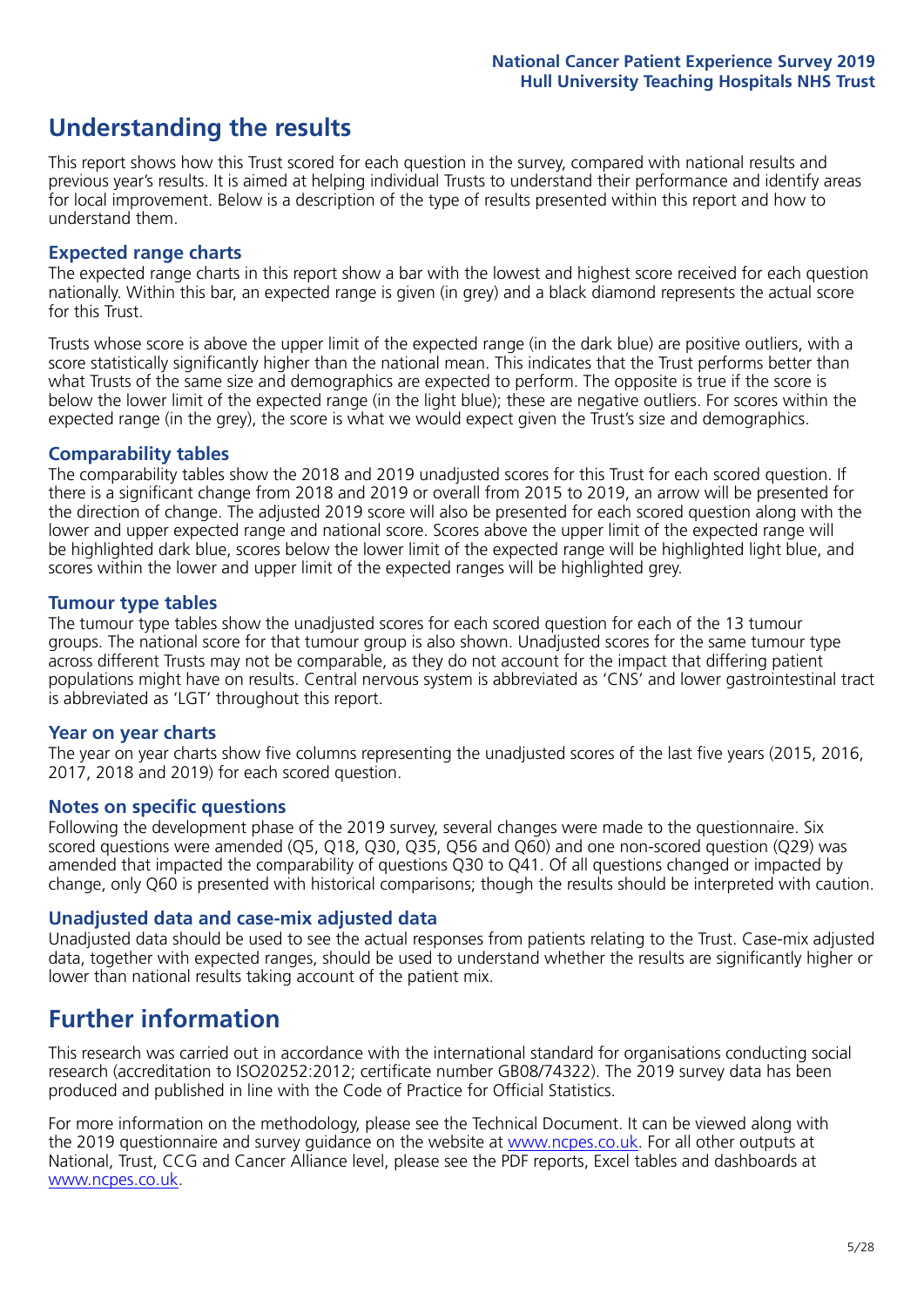### **Response Rate**

#### **Overall Response Rate**

1,025 patients responded out of a total of 1,619 patients, resulting in a response rate of 63%.

|              | Sample Size | Adjusted<br>Sample | Completed | Response Rate |
|--------------|-------------|--------------------|-----------|---------------|
| <b>Trust</b> | 1.741       | 1.619              | 1.025     | 63%           |
| National     | 119.855     | 111.366            | 67,858    | 61%           |

#### **Respondents by Survey Type**

|                            | Number of<br>Respondents |
|----------------------------|--------------------------|
| Online                     | 103                      |
| Paper                      | 922                      |
| Phone                      | O                        |
| <b>Translation Service</b> |                          |

#### **Respondents by Tumour Group**

|                  | Number of<br>Respondents |
|------------------|--------------------------|
| Brain / CNS      | 10                       |
| <b>Breast</b>    | 181                      |
| Colorectal / LGT | 100                      |
| Gynaecological   | 57                       |
| Haematological   | 152                      |
| Head and Neck    | 36                       |
| Lung             | 71                       |
| Prostate         | 124                      |
| Sarcoma          | 14                       |
| Skin             | 37                       |
| Upper Gastro     | 56                       |
| Urological       | 64                       |
| Other            | 123                      |

#### **Respondents by Age and Gender**

Respondents year of birth has been used to determine age. This information has been amalgamated into 8 age bands. The age and gender distribution for the Trust was as follows:

|        | Age 16-24 | Age 25-34 | Age 35-44 | Age 45-54 | Age 55-64 | Age 65-74 | Age 75-84 | Age 85+ | Total |
|--------|-----------|-----------|-----------|-----------|-----------|-----------|-----------|---------|-------|
| Male   |           |           |           | 28        | 121       | 204       | 120       | 19      | 500   |
| Female |           |           | כ ו       | 70        | 126       | 202       | 92        |         | 525   |
| Total  |           |           | 22        | 98        | 247       | 406       | 212       | 30      | 1,025 |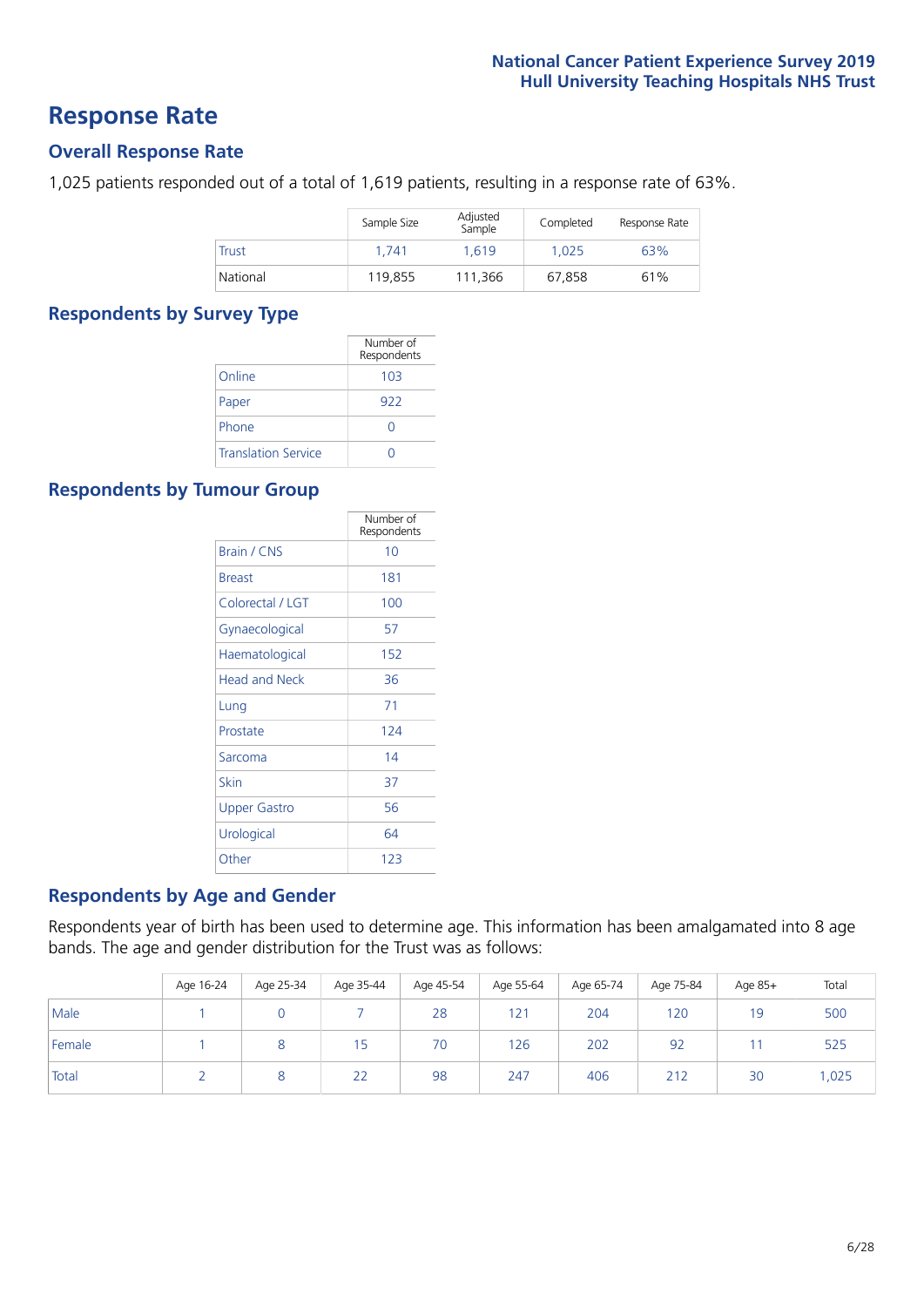# **Expected Range Charts**

| Lower Expected Range<br>Average                                                                                                                                                                                                                                                                                                                                                                                                                                                                                             | Upper Expected Range |     |     |     |     |            | Case Mix Adjusted Score |                          |                   |                   |          |
|-----------------------------------------------------------------------------------------------------------------------------------------------------------------------------------------------------------------------------------------------------------------------------------------------------------------------------------------------------------------------------------------------------------------------------------------------------------------------------------------------------------------------------|----------------------|-----|-----|-----|-----|------------|-------------------------|--------------------------|-------------------|-------------------|----------|
| <b>SEEING YOUR GP</b><br>Q1. Saw GP once or twice before being told they needed to go to<br>hospital<br>Q2. Patient thought they were seen as soon as necessary                                                                                                                                                                                                                                                                                                                                                             | 0%                   | 10% | 20% | 30% | 40% | 50%        | 60%                     | 70%                      | 80%<br>79%<br>81% |                   | 90% 100% |
| <b>DIAGNOSTIC TESTS</b><br>Q5. Received all the information needed about the test<br>Q6. The length of time waiting for the test to be done was about<br>right<br>Q7. Test results explained in completely understandable way                                                                                                                                                                                                                                                                                               | 0%                   | 10% | 20% | 30% | 40% | 50%        | 60%                     | 70%                      | 80%<br>77%        | 93%<br>86%        | 90% 100% |
| <b>FINDING OUT WHAT WAS WRONG WITH YOU</b><br>Q10. Patient told they could bring a family member or friend when<br>first told they had cancer<br>Q11. Patient felt they were told sensitively that they had cancer<br>Q12. Patient completely understood the explanation of what was<br>wrong<br>Q13. Patient given easy to understand written information about<br>the type of cancer they had                                                                                                                             | $0\%$                | 10% | 20% | 30% | 40% | 50%        | 60%                     | 70%<br>73%<br>71%<br>67% | 80%               | 86%               | 90% 100% |
| <b>DECIDING THE BEST TREATMENT FOR YOU</b><br>Q14. Patient felt that treatment options were completely explained<br>Q15. Patient felt possible side effects were definitely explained in<br>an understandable way<br>Q16. Patient definitely given practical advice and support in dealing<br>with side effects of treatment<br>Q17. Patient definitely told about side effects that could affect<br>them in the future<br>Q18. Patient definitely involved as much as they wanted in<br>decisions about care and treatment | 0%                   | 10% | 20% | 30% | 40% | 50%<br>54% | 60%<br>64%              | 70%<br>71%               | 80%<br>82%        | $83\%$            | 90% 100% |
| <b>CLINICAL NURSE SPECIALIST (CNS)</b><br>Q19. Patient given the name of a CNS who would support them<br>through their treatment<br>Q20. Patient found it very or quite easy to contact their CNS<br>Q21. Patient got understandable answers to important questions<br>all or most of the time                                                                                                                                                                                                                              | 0%                   | 10% | 20% | 30% | 40% | 50%        | 60%                     | 70%                      | 80%<br>83%        | 90%<br>88%<br>86% | 100%     |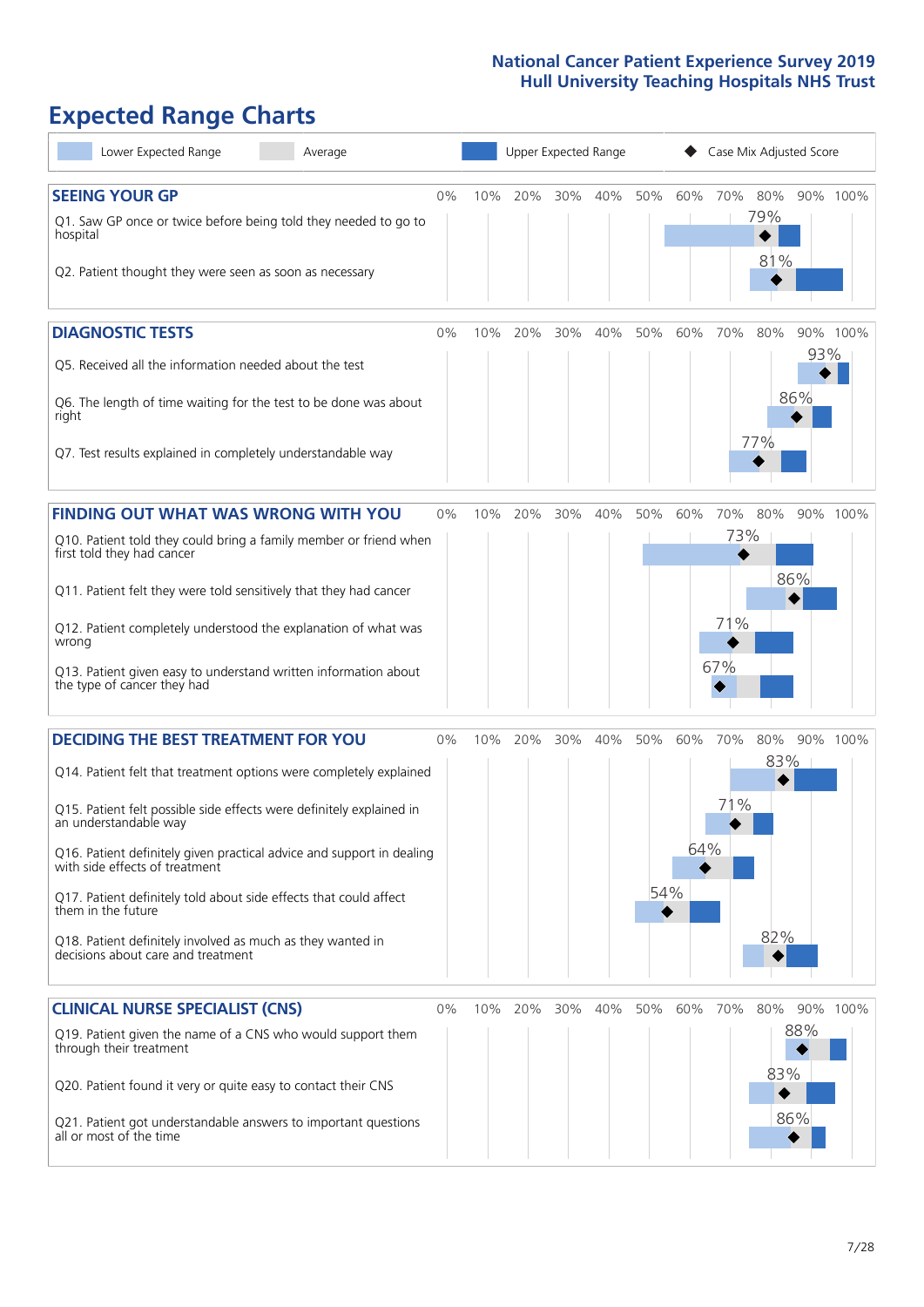# **Expected Range Charts**

| Lower Expected Range<br>Average                                                                                                                                                                                                                                                                                                                                                                                               |    |     |     | Upper Expected Range |     |     |            |     | Case Mix Adjusted Score  |                 |
|-------------------------------------------------------------------------------------------------------------------------------------------------------------------------------------------------------------------------------------------------------------------------------------------------------------------------------------------------------------------------------------------------------------------------------|----|-----|-----|----------------------|-----|-----|------------|-----|--------------------------|-----------------|
| <b>SUPPORT FOR PEOPLE WITH CANCER</b><br>Q22. Hospital staff gave information about support or self-help<br>groups for people with cancer<br>Q23. Hospital staff discussed or gave information about the impact<br>cancer could have on day to day activities<br>Q24. Hospital staff gave information on getting financial help or<br>possible benefits<br>Q25. Hospital staff told patient they could get free prescriptions | 0% | 10% | 20% | 30%                  | 40% | 50% | 60%<br>58% | 70% | 80%<br>85%<br>81%<br>82% | 90% 100%        |
| <b>OPERATIONS</b><br>Q27. Beforehand, patient had all the information needed about the                                                                                                                                                                                                                                                                                                                                        | 0% | 10% | 20% | 30%                  | 40% | 50% | 60%        | 70% | 80%                      | 90% 100%<br>96% |
| operation<br>Q28. Afterwards, staff completely explained how operation had<br>gone in understandable way                                                                                                                                                                                                                                                                                                                      |    |     |     |                      |     |     |            | 74% |                          |                 |
| <b>HOSPITAL CARE AS AN INPATIENT</b>                                                                                                                                                                                                                                                                                                                                                                                          | 0% | 10% | 20% | 30%                  | 40% | 50% | 60%        | 70% | 80%                      | 90% 100%        |
| Q30. Hospital staff didn't talk in front of patient as if patient wasn't<br>there<br>Q31. Patient had confidence and trust in all doctors treating them                                                                                                                                                                                                                                                                       |    |     |     |                      |     |     |            |     | 84%<br>83%               |                 |
| Q32. Patient's family or someone close definitely felt able to talk to<br>a doctor                                                                                                                                                                                                                                                                                                                                            |    |     |     |                      |     |     |            | 67% |                          |                 |
| Q33. Patient had confidence and trust in all the ward nurses<br>treating them                                                                                                                                                                                                                                                                                                                                                 |    |     |     |                      |     |     |            |     | 76%                      |                 |
| Q34. Patient thought there were always or nearly always enough<br>nurses on duty to care for them                                                                                                                                                                                                                                                                                                                             |    |     |     |                      |     |     | 59%        |     |                          |                 |
| Q35. All hospital staff asked patient what name they prefer to be<br>called by                                                                                                                                                                                                                                                                                                                                                |    |     |     |                      |     |     |            |     | 76%                      |                 |
| Q36. Patient always given enough privacy when discussing<br>condition or treatment                                                                                                                                                                                                                                                                                                                                            |    |     |     |                      |     |     |            |     | 86%                      |                 |
| Q37. Patient definitely found hospital staff to discuss worries or<br>fears during their inpatient visit                                                                                                                                                                                                                                                                                                                      |    |     |     |                      |     | 51% |            |     |                          |                 |
| Q38. Hospital staff definitely did everything they could to help<br>control pain                                                                                                                                                                                                                                                                                                                                              |    |     |     |                      |     |     |            |     | 80%                      |                 |
| Q39. Patient always felt they were treated with respect and dignity<br>while in hospital                                                                                                                                                                                                                                                                                                                                      |    |     |     |                      |     |     |            |     | 86%                      |                 |
| Q40. Patient given clear written information about what should or<br>should not do after leaving hospital                                                                                                                                                                                                                                                                                                                     |    |     |     |                      |     |     |            |     | 85%                      |                 |
| Q41. Hospital staff told patient who to contact if worried about<br>condition or treatment after leaving hospital                                                                                                                                                                                                                                                                                                             |    |     |     |                      |     |     |            |     |                          | 95%             |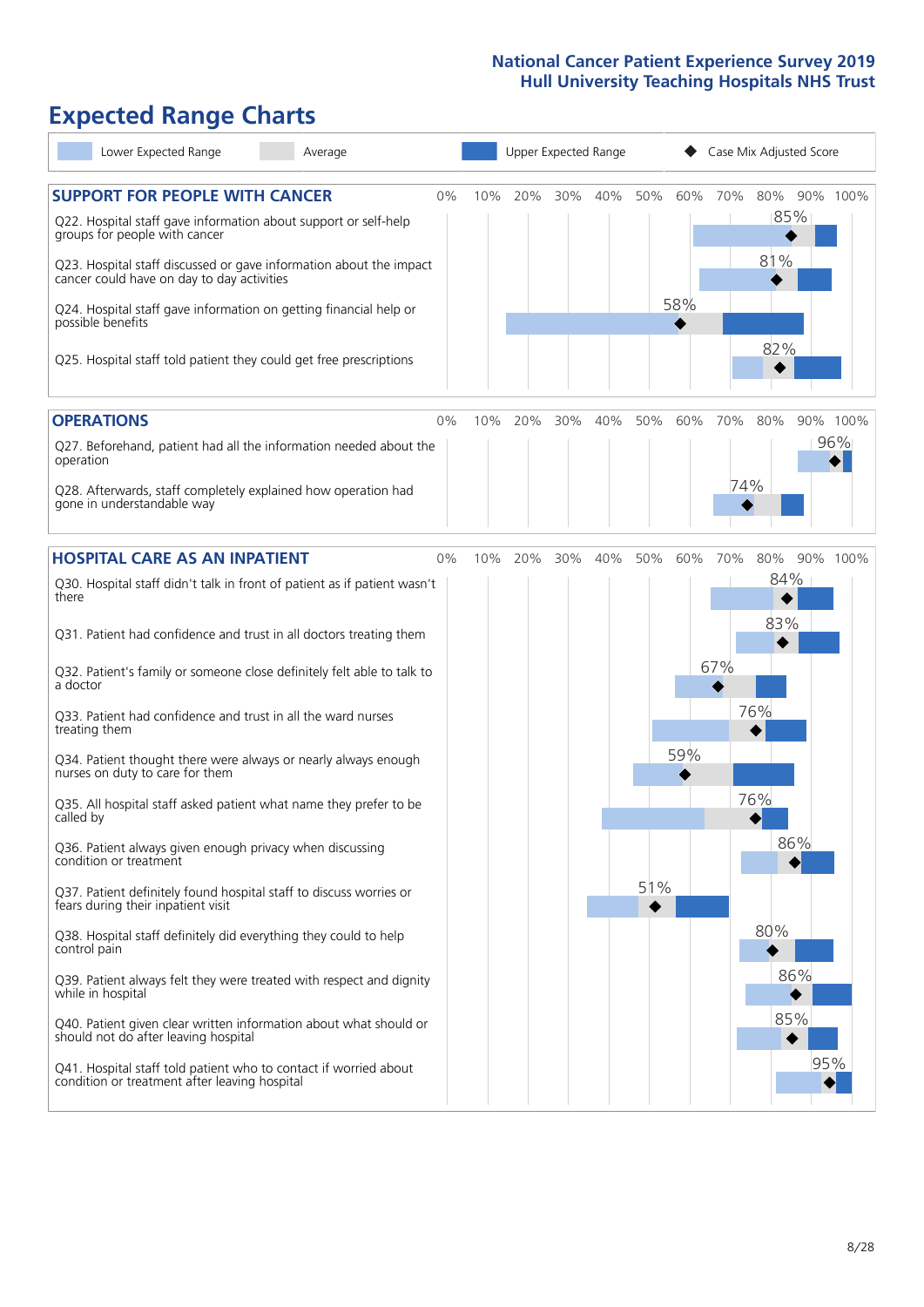## **Expected Range Charts**

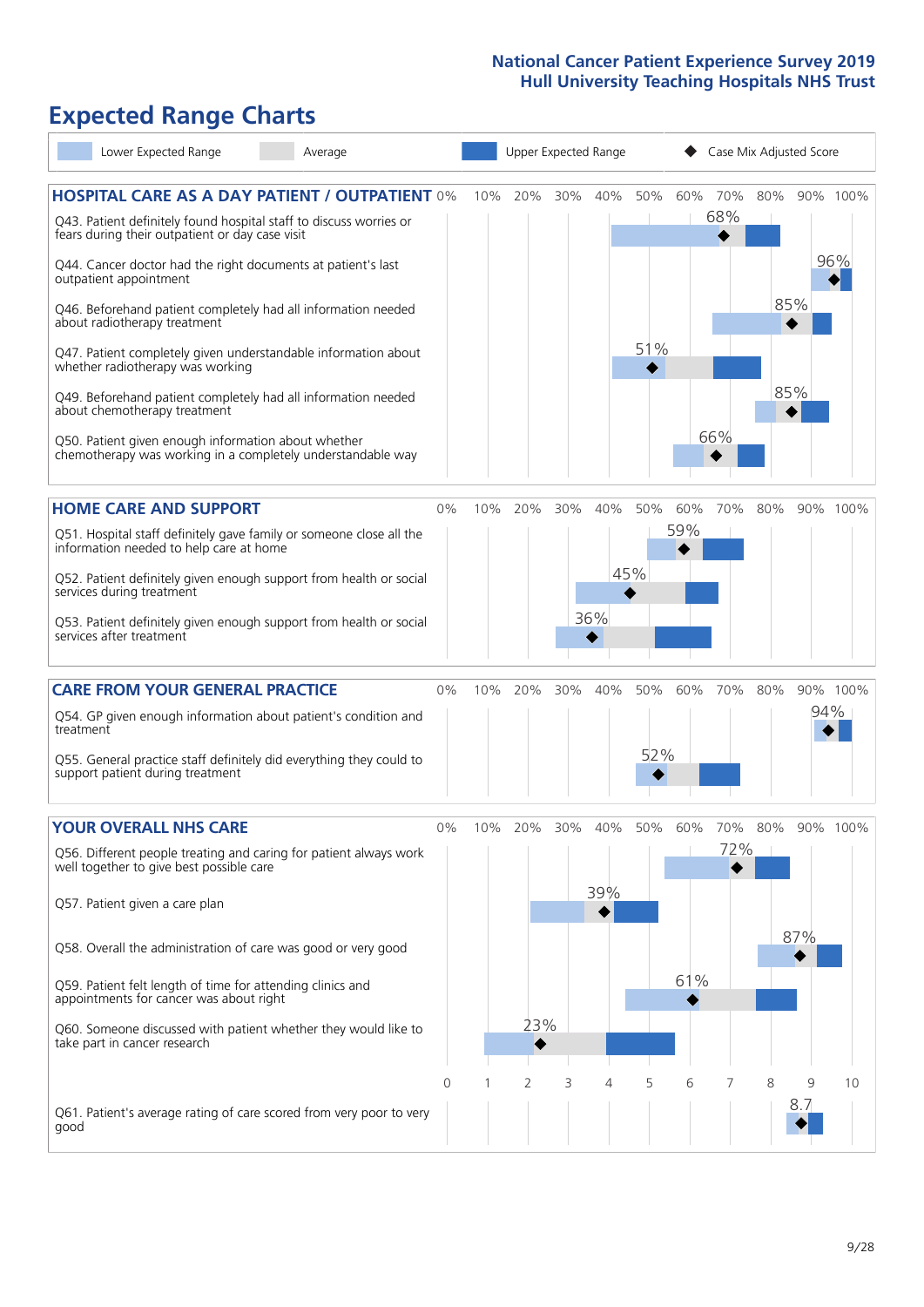# **Comparability Tables**

\* Indicates where a score has been suppressed because there are less than 21 responses.

\*\* No score available for 2018.

or  $\blacktriangledown$  $\blacktriangle$ 

Change 2018-2019: Indicates where 2019 score is significantly higher or lower than 2018 score Change Overall: Indicates significant change overall (2015, 2016, 2017, 2018 and 2019).

Adjusted Score below Lower Expected Range Adjusted Score between Upper and Lower Expected Ranges Adjusted Score above Upper Expected Range

|                                                                             |           |               | Unadjusted Scores |               |                                                      |         |               | Case Mix Adjusted Scores |                                     |                   |
|-----------------------------------------------------------------------------|-----------|---------------|-------------------|---------------|------------------------------------------------------|---------|---------------|--------------------------|-------------------------------------|-------------------|
|                                                                             | 2018<br>n | 2018<br>Score | 2019<br>n         | 2019<br>Score | $\cdot$   Change   Change   $\cdot$<br>2018-<br>2019 | Overall | 2019<br>Score | Lower<br>Range           | Upper<br>Expected Expected<br>Range | National<br>Score |
| <b>SEEING YOUR GP</b>                                                       |           |               |                   |               |                                                      |         |               |                          |                                     |                   |
| Q1. Saw GP once or twice before being told they needed to go<br>to hospital | 621       | 72%           | 718               | 77%           |                                                      |         | 79%           | 76%                      | 82%                                 | 79%               |
| Q2. Patient thought they were seen as soon as necessary                     | 840       | 80%           | 1002              | 81%           |                                                      |         | 81%           | 82%                      | 86%                                 | 84%               |
| <b>DIAGNOSTIC TESTS</b>                                                     |           |               |                   |               |                                                      |         |               |                          |                                     |                   |

| Q5. Received all the information needed about the test                    | $**$ | **  | 842 | 93% | 93% | 93% | 96% | 95% |
|---------------------------------------------------------------------------|------|-----|-----|-----|-----|-----|-----|-----|
| Q6. The length of time waiting for the test to be done was<br>about right | 741  | 85% | 854 | 86% | 86% | 86% | 90% | 88% |
| Q7. Test results explained in completely understandable way               | 743  | 75% | 854 | 77% | 77% | 77% | 83% | 80% |

| <b>FINDING OUT WHAT WAS WRONG WITH YOU</b>                                                      |     |     |      |     |  |  |     |     |     |     |
|-------------------------------------------------------------------------------------------------|-----|-----|------|-----|--|--|-----|-----|-----|-----|
| Q10. Patient told they could bring a family member or friend<br>when first told they had cancer | 781 | 71% | 931  | 73% |  |  | 73% | 73% | 81% | 77% |
| Q11. Patient felt they were told sensitively that they had cancer                               | 857 | 85% | 1008 | 85% |  |  | 86% | 84% | 88% | 86% |
| Q12. Patient completely understood the explanation of what<br>was wrong                         | 866 | 73% | 1013 | 70% |  |  | 71% | 71% | 76% | 73% |
| Q13. Patient given easy to understand written information<br>about the type of cancer they had  | 736 | 66% | 868  | 67% |  |  | 67% | 72% | 77% | 74% |

| <b>DECIDING THE BEST TREATMENT FOR YOU</b>                                                              |      |     |     |     |     |     |     |     |
|---------------------------------------------------------------------------------------------------------|------|-----|-----|-----|-----|-----|-----|-----|
| Q14. Patient felt that treatment options were completely<br>explained                                   | 776  | 84% | 915 | 83% | 83% | 81% | 86% | 83% |
| Q15. Patient felt possible side effects were definitely explained<br>in an understandable way           | 833  | 73% | 971 | 71% | 71% | 70% | 76% | 73% |
| Q16. Patient definitely given practical advice and support in<br>dealing with side effects of treatment | 831  | 66% | 969 | 64% | 64% | 64% | 71% | 67% |
| Q17. Patient definitely told about side effects that could affect<br>them in the future                 | 795  | 57% | 921 | 55% | 54% | 54% | 60% | 57% |
| Q18. Patient definitely involved as much as they wanted in<br>decisions about care and treatment        | $**$ | **  | 999 | 82% | 82% | 78% | 84% | 81% |

| <b>CLINICAL NURSE SPECIALIST (CNS)</b>                                                    |     |     |     |     |  |     |     |     |     |
|-------------------------------------------------------------------------------------------|-----|-----|-----|-----|--|-----|-----|-----|-----|
| Q19. Patient given the name of a CNS who would support them<br>through their treatment    | 829 | 87% | 949 | 88% |  | 88% | 89% | 95% | 92% |
| Q20. Patient found it very or quite easy to contact their CNS                             | 621 | 86% | 723 | 84% |  | 83% | 81% | 89% | 85% |
| Q21. Patient got understandable answers to important<br>questions all or most of the time | 594 | 88% | 675 | 85% |  | 86% | 85% | 90% | 87% |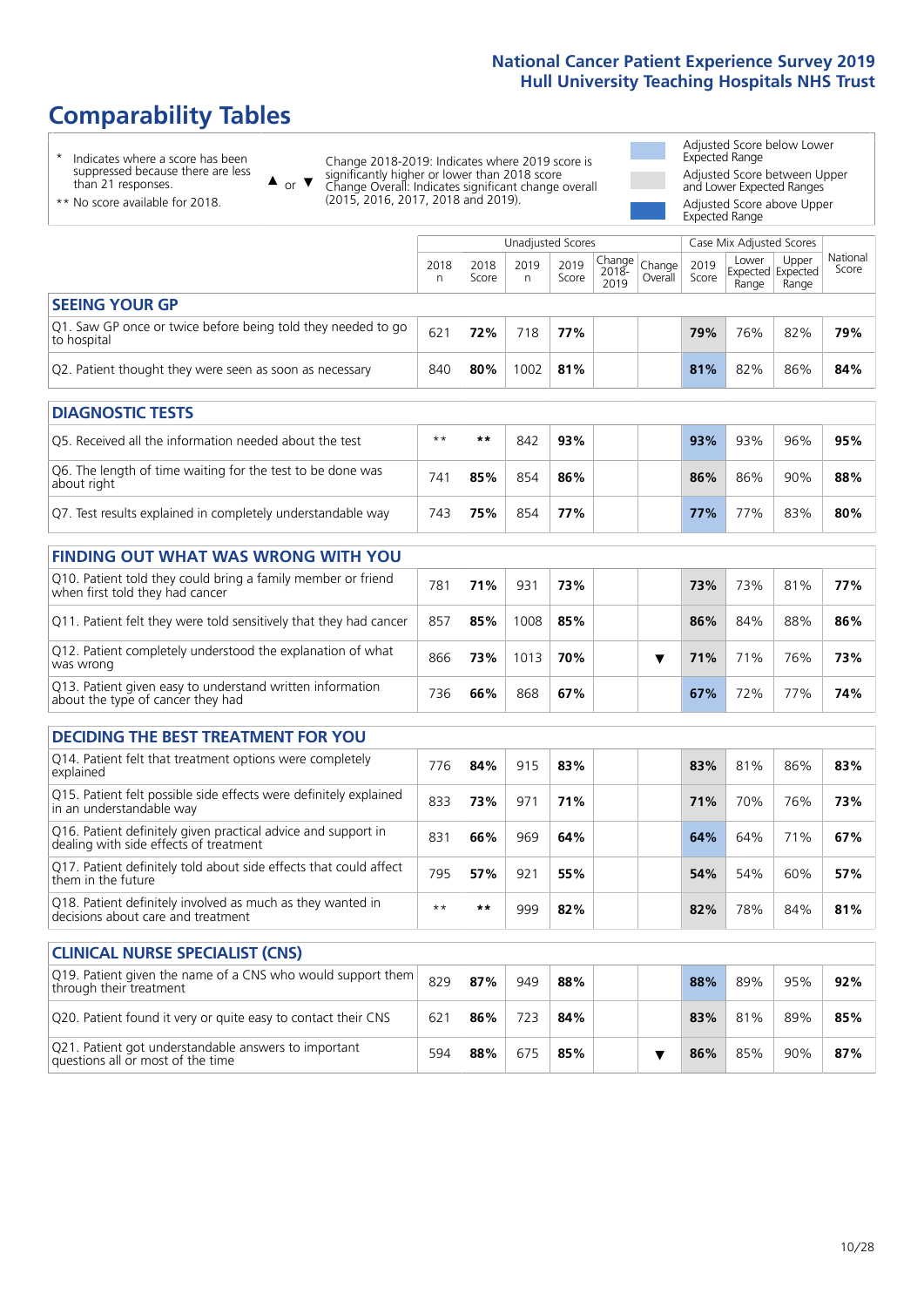# **Comparability Tables**

\* Indicates where a score has been suppressed because there are less than 21 responses.

\*\* No score available for 2018.

 $\triangle$  or  $\nabla$ 

Change 2018-2019: Indicates where 2019 score is significantly higher or lower than 2018 score Change Overall: Indicates significant change overall (2015, 2016, 2017, 2018 and 2019).

Adjusted Score below Lower Expected Range Adjusted Score between Upper and Lower Expected Ranges Adjusted Score above Upper Expected Range

|                                                                                                                   |           |               |            | <b>Unadjusted Scores</b> |                         |                   |               | Case Mix Adjusted Scores            |                |                   |
|-------------------------------------------------------------------------------------------------------------------|-----------|---------------|------------|--------------------------|-------------------------|-------------------|---------------|-------------------------------------|----------------|-------------------|
|                                                                                                                   | 2018<br>n | 2018<br>Score | 2019<br>n. | 2019<br>Score            | Change<br>2018-<br>2019 | Change<br>Overall | 2019<br>Score | Lower<br>Expected Expected<br>Range | Upper<br>Range | National<br>Score |
| <b>SUPPORT FOR PEOPLE WITH CANCER</b>                                                                             |           |               |            |                          |                         |                   |               |                                     |                |                   |
| Q22. Hospital staff gave information about support or self-help<br>groups for people with cancer                  | 638       | 84%           | 751        | 85%                      |                         |                   | 85%           | 85%                                 | 91%            | 88%               |
| Q23. Hospital staff discussed or gave information about the<br>impact cancer could have on day to day activities  | 600       | 82%           | 687        | 82%                      |                         |                   | 81%           | 81%                                 | 87%            | 84%               |
| Q24. Hospital staff gave information on getting financial help or<br>possible benefits                            | 479       | 56%           | 543        | 58%                      |                         |                   | 58%           | 57%                                 | 68%            | 63%               |
| Q25. Hospital staff told patient they could get free prescriptions                                                | 383       | 82%           | 468        | 82%                      |                         |                   | 82%           | 78%                                 | 86%            | 82%               |
| <b>OPERATIONS</b>                                                                                                 |           |               |            |                          |                         |                   |               |                                     |                |                   |
| Q27. Beforehand, patient had all the information needed about<br>the operation                                    | 505       | 95%           | 569        | 96%                      |                         |                   | 96%           | 95%                                 | 98%            | 96%               |
| Q28. Afterwards, staff completely explained how operation had<br>gone in understandable way                       | 507       | 77%           | 566        | 74%                      |                         |                   | 74%           | 76%                                 | 83%            | 79%               |
| <b>HOSPITAL CARE AS AN INPATIENT</b>                                                                              |           |               |            |                          |                         |                   |               |                                     |                |                   |
| Q30. Hospital staff didn't talk in front of patient as if patient<br>wasn't there                                 | $* *$     | $***$         | 583        | 84%                      |                         |                   | 84%           | 81%                                 | 87%            | 84%               |
| Q31. Patient had confidence and trust in all doctors treating<br>them                                             | $* *$     | $***$         | 580        | 83%                      |                         |                   | 83%           | 81%                                 | 87%            | 84%               |
| Q32. Patient's family or someone close definitely felt able to talk<br>to a doctor                                | $* *$     | $***$         | 476        | 67%                      |                         |                   | 67%           | 68%                                 | 76%            | 72%               |
| Q33. Patient had confidence and trust in all the ward nurses<br>treating them                                     | $* *$     | $***$         | 586        | 76%                      |                         |                   | 76%           | 70%                                 | 79%            | 74%               |
| Q34. Patient thought there were always or nearly always<br>enough nurses on duty to care for them                 | $* *$     | $***$         | 583        | 58%                      |                         |                   | 59%           | 58%                                 | 71%            | 64%               |
| Q35. All hospital staff asked patient what name they prefer to<br>be called by                                    | $**$      | $***$         | 574        | 76%                      |                         |                   | 76%           | 64%                                 | 78%            | 71%               |
| Q36. Patient always given enough privacy when discussing<br>condition or treatment                                | $* *$     | **            | 584        | 86%                      |                         |                   | 86%           | 82%                                 | 88%            | 85%               |
| Q37. Patient definitely found hospital staff to discuss worries or<br>fears during their inpatient visit          | $* *$     | $***$         | 434        | 51%                      |                         |                   | 51%           | 47%                                 | 57%            | 52%               |
| Q38. Hospital staff definitely did everything they could to help<br>control pain                                  | $* *$     | $***$         | 529        | 81%                      |                         |                   | 80%           | 80%                                 | 86%            | 83%               |
| Q39. Patient always felt they were treated with respect and<br>dignity while in hospital                          | $* *$     | $***$         | 587        | 86%                      |                         |                   | 86%           | 85%                                 | 90%            | 88%               |
| Q40. Patient given clear written information about what should<br>or should not do after leaving hospital         | $**$      | $***$         | 551        | 85%                      |                         |                   | 85%           | 83%                                 | 89%            | 86%               |
| Q41. Hospital staff told patient who to contact if worried about<br>condition or treatment after leaving hospital | $**$      | $***$         | 574        | 94%                      |                         |                   | 95%           | 92%                                 | 96%            | 94%               |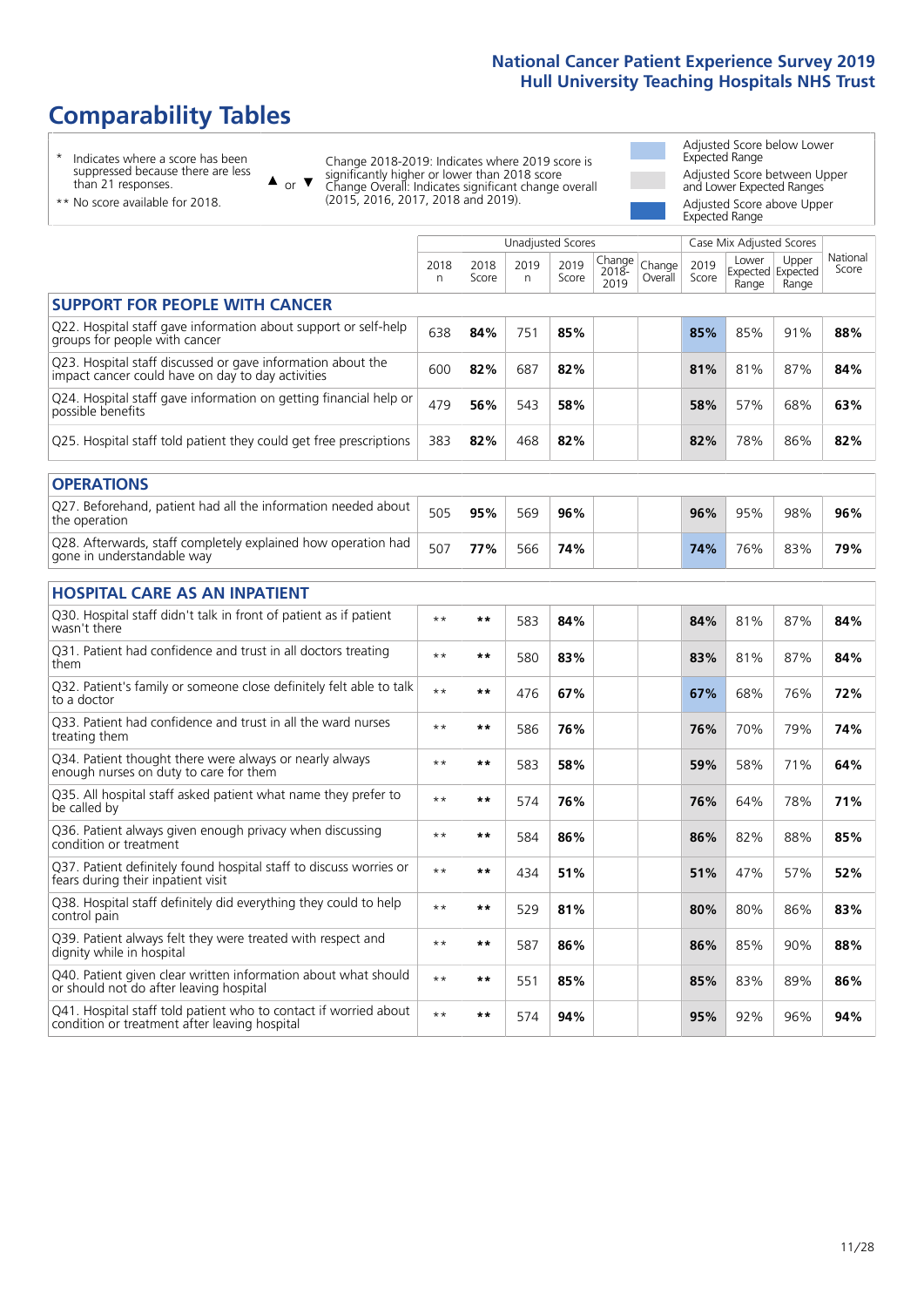# **Comparability Tables**

\* Indicates where a score has been suppressed because there are less than 21 responses.

\*\* No score available for 2018.

 $\triangle$  or  $\nabla$ 

Change 2018-2019: Indicates where 2019 score is significantly higher or lower than 2018 score Change Overall: Indicates significant change overall (2015, 2016, 2017, 2018 and 2019).

Adjusted Score below Lower Expected Range Adjusted Score between Upper and Lower Expected Ranges Adjusted Score above Upper Expected Range

|                                                                                                                       |           |               | <b>Unadjusted Scores</b> |               |                         |                   |               | Case Mix Adjusted Scores |                                     |                   |
|-----------------------------------------------------------------------------------------------------------------------|-----------|---------------|--------------------------|---------------|-------------------------|-------------------|---------------|--------------------------|-------------------------------------|-------------------|
|                                                                                                                       | 2018<br>n | 2018<br>Score | 2019<br>n                | 2019<br>Score | Change<br>2018-<br>2019 | Change<br>Overall | 2019<br>Score | Lower<br>Range           | Upper<br>Expected Expected<br>Range | National<br>Score |
| <b>HOSPITAL CARE AS A DAY PATIENT / OUTPATIENT</b>                                                                    |           |               |                          |               |                         |                   |               |                          |                                     |                   |
| Q43. Patient definitely found hospital staff to discuss worries or<br>fears during their outpatient or day case visit | 660       | 70%           | 766                      | 69%           |                         |                   | 68%           | 67%                      | 74%                                 | 71%               |
| Q44. Cancer doctor had the right documents at patient's last<br>outpatient appointment                                | 783       | 96%           | 913                      | 96%           |                         |                   | 96%           | 95%                      | 97%                                 | 96%               |
| Q46. Beforehand patient completely had all information needed<br>about radiotherapy treatment                         | 271       | 87%           | 300                      | 85%           |                         |                   | 85%           | 83%                      | 90%                                 | 86%               |
| Q47. Patient completely given understandable information<br>about whether radiotherapy was working                    | 231       | 60%           | 265                      | 51%           |                         |                   | 51%           | 54%                      | 66%                                 | 60%               |
| Q49. Beforehand patient completely had all information needed<br>about chemotherapy treatment                         | 489       | 83%           | 528                      | 85%           |                         |                   | 85%           | 81%                      | 87%                                 | 84%               |
| Q50. Patient given enough information about whether<br>chemotherapy was working in a completely understandable way    | 434       | 67%           | 470                      | 66%           |                         |                   | 66%           | 63%                      | 72%                                 | 68%               |
| <b>HOME CARE AND SUPPORT</b>                                                                                          |           |               |                          |               |                         |                   |               |                          |                                     |                   |
| Q51. Hospital staff definitely gave family or someone close all<br>the information needed to help care at home        | 728       | 59%           | 836                      | 58%           |                         |                   | 59%           | 56%                      | 63%                                 | 60%               |
| Q52. Patient definitely given enough support from health or<br>social services during treatment                       | 394       | 47%           | 450                      | 45%           |                         |                   | 45%           | 45%                      | 59%                                 | 52%               |
| Q53. Patient definitely given enough support from health or<br>social services after treatment                        | 262       | 38%           | 279                      | 37%           |                         |                   | 36%           | 39%                      | 51%                                 | 45%               |
| <b>CARE FROM YOUR GENERAL PRACTICE</b>                                                                                |           |               |                          |               |                         |                   |               |                          |                                     |                   |
| Q54. GP given enough information about patient's condition<br>and treatment                                           | 650       | 92%           | 740                      | 94%           |                         |                   | 94%           | 94%                      | 97%                                 | 95%               |
| Q55. General practice staff definitely did everything they could<br>to support patient during treatment               | 548       | 55%           | 616                      | 52%           |                         | ▼                 | 52%           | 54%                      | 62%                                 | 58%               |
| <b>YOUR OVERALL NHS CARE</b>                                                                                          |           |               |                          |               |                         |                   |               |                          |                                     |                   |
| Q56. Different people treating and caring for patient always<br>work well together to give best possible care         | $* *$     | $***$         | 960                      | 71%           |                         |                   | 72%           | 70%                      | 76%                                 | 73%               |
| Q57. Patient given a care plan                                                                                        | 682       | 37%           | 774                      | 39%           |                         | ▲                 | 39%           | 34%                      | 41%                                 | 38%               |
| Q58. Overall the administration of care was good or very good                                                         | 857       | 86%           | 1005                     | 87%           |                         |                   | 87%           | 86%                      | 91%                                 | 89%               |
| Q59. Patient felt length of time for attending clinics and<br>appointments for cancer was about right                 | 853       | 65%           | 995                      | 61%           |                         |                   | 61%           | 62%                      | 76%                                 | 69%               |
| Q60. Someone discussed with patient whether they would like<br>to take part in cancer research                        | 826       | 21%           | 943                      | 23%           |                         | ▼                 | 23%           | 21%                      | 39%                                 | 30%               |
| Q61. Patient's average rating of care scored from very poor to<br>very good                                           | 848       | 8.8           | 992                      | 8.8           |                         |                   | 8.7           | 8.7                      | 8.9                                 | 8.8               |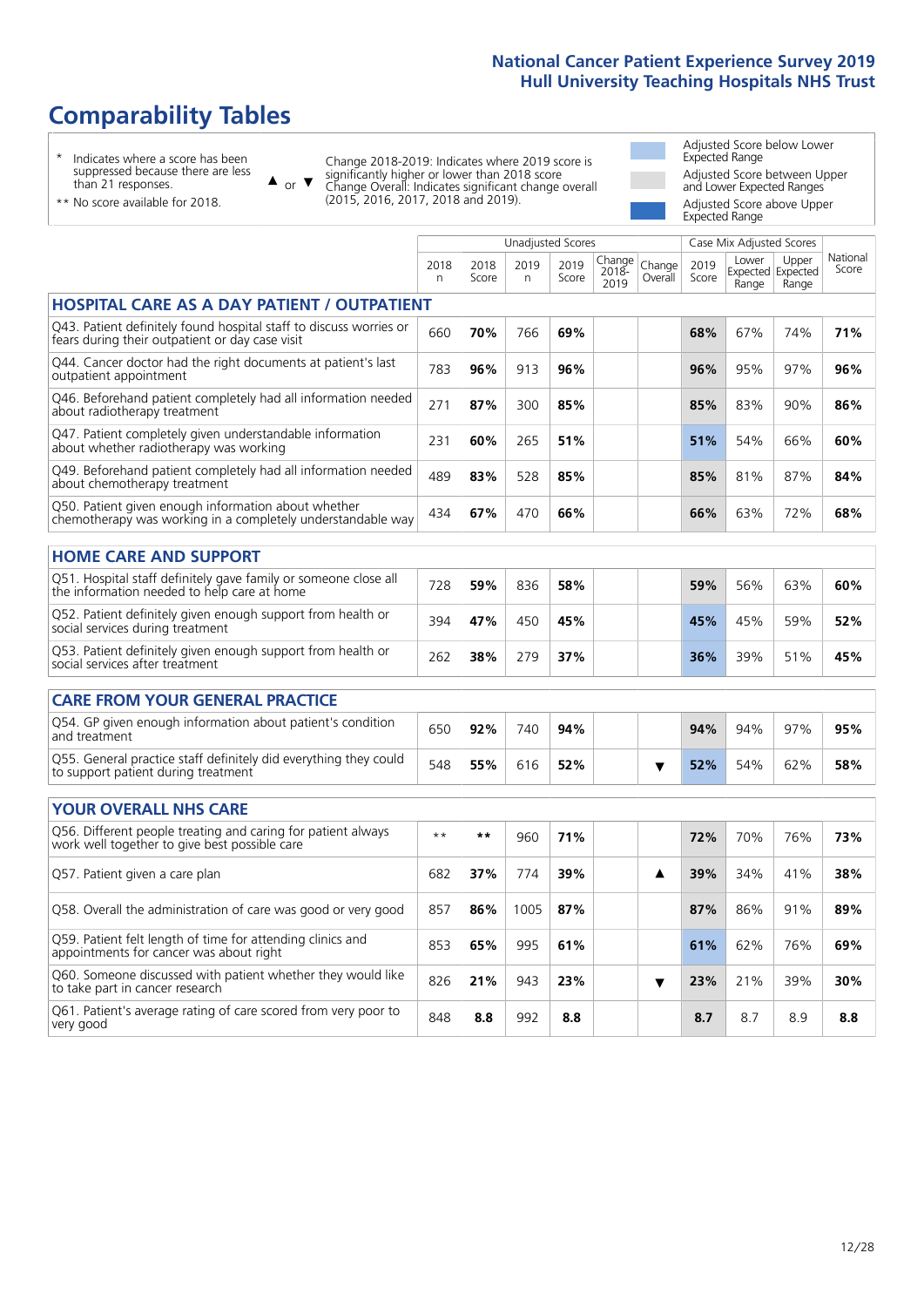# **Tumour Type Tables**

- \* Indicates where a score has been suppressed because there are less than 21 responses.
- n.a. Indicates that there were no respondents for that tumour group.

| <b>SEEING YOUR GP</b>                           |              |          |               |                             |                   |                |                  |                     | Tumour Group |         |                                                     |                 |                     |       |                |
|-------------------------------------------------|--------------|----------|---------------|-----------------------------|-------------------|----------------|------------------|---------------------|--------------|---------|-----------------------------------------------------|-----------------|---------------------|-------|----------------|
|                                                 |              | Brain    | <b>Breast</b> | Colorectal<br>LGT           | ত<br>Gynaecologic | Haematological | Head and<br>Neck | Lung                | Prostate     | Sarcoma | Skin                                                | Upper<br>Gastro | Urological          | Other | All<br>Cancers |
| Q1. Saw GP once or twice before being told they | <b>Trust</b> | $^\star$ |               | 92% 75%                     |                   |                |                  | 72% 63% 85% 70% 84% |              |         |                                                     |                 | 94% 83% 79% 69% 77% |       |                |
| needed to go to hospital                        | National     | 59%      |               |                             |                   |                |                  |                     |              |         | 94% 75% 77% 67% 79% 71% 82% 71% 90% 74% 83% 74% 79% |                 |                     |       |                |
| Q2. Patient thought they were seen as soon as   | Trust        | $^\star$ |               | 80% 86% 75% 80% 76% 83% 84% |                   |                |                  |                     |              | $\star$ |                                                     |                 | 89% 81% 79% 79% 81% |       |                |
| necessary                                       | National     | 79%      |               |                             |                   |                |                  |                     |              |         | 89% 83% 81% 82% 81% 84% 86% 69% 85% 79% 85% 79% 84% |                 |                     |       |                |

#### **DIAGNOSTIC TESTS** Tumour Group

|                                                   |                                                                  | Super    | <b>Breast</b> | Colorectal<br>LGT | $\overline{\sigma}$<br>Gynaecologic | Haematological      | Head and<br>Neck | Lung | Prostate                | Sarcoma | Skin | Upper<br>Gastro | Irological           | Other | All<br>Cancers |
|---------------------------------------------------|------------------------------------------------------------------|----------|---------------|-------------------|-------------------------------------|---------------------|------------------|------|-------------------------|---------|------|-----------------|----------------------|-------|----------------|
| Q5. Received all the information needed about     | <b>Trust</b>                                                     | $\star$  |               | 94% 93%           |                                     | 93% 96% 97% 91% 93% |                  |      |                         |         |      |                 | 100% 94% 91% 92% 93% |       |                |
| the test                                          | National                                                         | 93%      | 95%           | 95%               |                                     |                     |                  |      | 93% 95% 93% 95% 95% 93% |         | 96%  |                 | 95% 95% 95% 95%      |       |                |
| Q6. The length of time waiting for the test to be | Trust                                                            | $^\star$ |               | 84% 94%           |                                     |                     |                  |      | 92% 93% 87% 72% 83%     |         |      |                 | 92% 87% 85% 85% 86%  |       |                |
| done was about right                              | National 84% 91% 88% 86% 89% 88% 87% 87% 81% 87% 84% 87% 86% 88% |          |               |                   |                                     |                     |                  |      |                         |         |      |                 |                      |       |                |
| Q7. Test results explained in completely          | Trust                                                            | $\star$  | 82%           | 79%               |                                     |                     |                  |      | 74% 79% 81% 77% 83%     | $\star$ |      |                 | 63% 79% 74% 68% 77%  |       |                |
| understandable way                                | National 71% 83% 82% 77% 77% 79% 80% 80% 78% 84% 75% 80% 76% 80% |          |               |                   |                                     |                     |                  |      |                         |         |      |                 |                      |       |                |

| <b>FINDING OUT WHAT WAS WRONG WITH YOU</b>        |              |         |               |                       |                |                                 |                  |             | <b>Tumour Group</b> |         |      |                 |                     |         |                |
|---------------------------------------------------|--------------|---------|---------------|-----------------------|----------------|---------------------------------|------------------|-------------|---------------------|---------|------|-----------------|---------------------|---------|----------------|
|                                                   |              | Brain   | <b>Breast</b> | olorectal<br>LGT<br>Ū | Gynaecological | Haematologica                   | Head and<br>Neck | Lung        | Prostate            | Sarcoma | Skin | Upper<br>Gastro | Jrological          | Other   | All<br>Cancers |
| Q10. Patient told they could bring a family       | <b>Trust</b> | $\star$ | 84%           | 79%                   |                | 63% 72% 73% 74% 75%             |                  |             |                     | $\star$ | 62%  |                 | 66% 64% 61%         |         | <b>73%</b>     |
| member or friend when first told they had cancer  | National     | 85%     | 82%           | 82%                   |                | 71% 71%                         | 71%              | 77%         | 79%                 | 73%     | 69%  |                 | 76% 73%             | 75%     | 77%            |
| Q11. Patient felt they were told sensitively that | Trust        | $\star$ | $92\%$        | 81%                   |                | 88% 91% 89% 82%                 |                  |             | 82%                 | $\ast$  | 86%  | 76%             | 85%                 | 78% 85% |                |
| they had cancer                                   | National     | 79%     |               |                       |                | 89% 87% 82% 84% 87% 83% 86% 84% |                  |             |                     |         |      |                 | 89% 81% 84% 83% 86% |         |                |
| Q12. Patient completely understood the            | Trust        | $\star$ | 76%           | 79%                   |                | 71% 57% 86% 79% 78%             |                  |             |                     | $\ast$  | 64%  |                 | 64% 76%             | 58% 70% |                |
| explanation of what was wrong                     | National     | 66%     | 77%           | 79%                   | 73%            | 60%                             |                  | 78% 76% 79% |                     | 67%     | 80%  |                 | 70% 77%             |         | 70% 73%        |
| Q13. Patient given easy to understand written     | Trust        | $\star$ | 70%           | 63%                   | 70%            | 80% 64%                         |                  |             | 54% 77%             | $\star$ | 70%  |                 | 58% 55%             | 54% 67% |                |
| information about the type of cancer they had     | National     | 66%     | 78%           | 73%                   |                | 71% 76% 69% 67% 83%             |                  |             |                     | 67%     |      |                 | 84%   67%   74%     | 65%     | 74%            |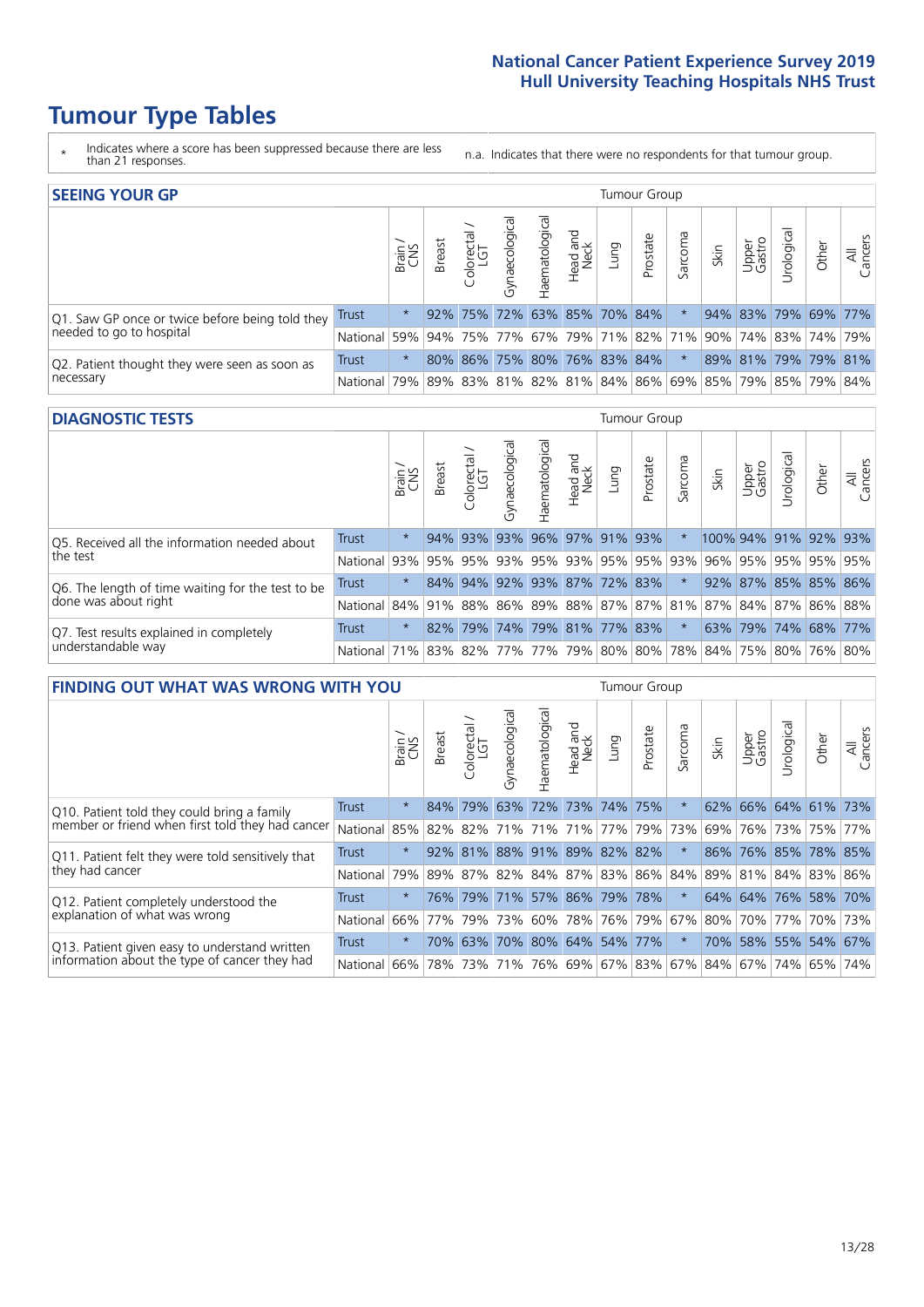# **Tumour Type Tables**

\* Indicates where a score has been suppressed because there are less than 21 responses.

n.a. Indicates that there were no respondents for that tumour group.

| <b>DECIDING THE BEST TREATMENT FOR YOU</b>         |              |         |               |                            |                |                |                        |                                   | <b>Tumour Group</b> |              |                                         |                 |                     |             |                |
|----------------------------------------------------|--------------|---------|---------------|----------------------------|----------------|----------------|------------------------|-----------------------------------|---------------------|--------------|-----------------------------------------|-----------------|---------------------|-------------|----------------|
|                                                    |              | Brain   | <b>Breast</b> | olorectal<br>LGT<br>$\cup$ | Gynaecological | Haematological | ad and<br>Neck<br>Head | Lung                              | Prostate            | arcoma<br>vĀ | Skin                                    | Upper<br>Gastro | Jrological          | Other       | All<br>Cancers |
| Q14. Patient felt that treatment options were      | <b>Trust</b> | $\star$ |               | 84% 91%                    | 81%            |                |                        | 87% 89% 80% 85%                   |                     | $\star$      | 88%                                     | 85%             | 76%                 | $ 72\% $    | 83%            |
| completely explained                               | National     | 85%     | 85%           | 85%                        |                |                |                        | 85%   82%   87%   84%   83%   83% |                     |              | 89%                                     |                 | 81% 83%             | 79% 83%     |                |
| Q15. Patient felt possible side effects were       | Trust        | $\star$ | 76%           | 76%                        |                | 76% 67% 76%    |                        | 73% 74%                           |                     |              | 84%                                     |                 | 68% 69% 59% 71%     |             |                |
| definitely explained in an understandable way      | National     | 69%     | 74%           | 76%                        |                | 75% 69% 73%    |                        |                                   | 74% 73%             | 73%          | 77%                                     | 72%             | 71%                 | 70% 73%     |                |
| Q16. Patient definitely given practical advice and | Trust        | $\star$ | 69%           | 70%                        |                |                |                        | 63% 70% 76% 70% 66%               |                     | $^\star$     | 64%                                     |                 | 49% 54% 49% 64%     |             |                |
| support in dealing with side effects of treatment  | National     | 63%     | 70%           | 70%                        |                |                |                        | 69% 65% 70% 69% 65%               |                     | 66%          | 71%                                     |                 | 66% 63% 64% 67%     |             |                |
| Q17. Patient definitely told about side effects    | Trust        | $\star$ | 59%           |                            |                |                |                        | 59% 52% 52% 66% 54% 67%           |                     | $\ast$       |                                         |                 | 57% 50% 51% 41% 55% |             |                |
| that could affect them in the future               | National     | 62%     | 57%           | 59%                        |                | 56% 51%        |                        | 64% 56% 66%                       |                     | 54%          | 66%                                     | 53%             |                     | 56% 52%     | 57%            |
| Q18. Patient definitely involved as much as they   | Trust        | $\star$ |               |                            |                |                |                        | 85% 88% 87% 81% 79% 80% 89%       |                     | $\star$      |                                         |                 | 83% 81% 83% 69% 82% |             |                |
| wanted in decisions about care and treatment       | National     | 79%     |               |                            |                |                |                        |                                   |                     |              | 81% 83% 81% 80% 81% 81% 84% 81% 87% 79% |                 |                     | 79% 78% 81% |                |

#### **CLINICAL NURSE SPECIALIST (CNS)** Tumour Group

|                                             |              | Brain<br>CNS | <b>Breast</b>   | Colorectal<br>LGT | Gynaecologic | ᠊ᢛ<br>Ü<br>aematologi | Head and<br>Neck            | Lung | Prostate | Sarcoma | Skin | Upper<br>Gastro                                                             | ᅙ<br>Irologica | Other       | All<br>Cancers |
|---------------------------------------------|--------------|--------------|-----------------|-------------------|--------------|-----------------------|-----------------------------|------|----------|---------|------|-----------------------------------------------------------------------------|----------------|-------------|----------------|
| Q19. Patient given the name of a CNS who    | Trust        | $\star$      | 90%             | 78%               | 94%          |                       | 95% 94% 93% 84%             |      |          |         |      | 100% 82%                                                                    |                | 64% 88% 88% |                |
| would support them through their treatment  | National     |              | 95% 95% 92% 95% |                   |              |                       | 92% 91%                     |      |          |         |      | 94% 91% 91% 91% 93% 85% 89%                                                 |                |             | 92%            |
| Q20. Patient found it very or quite easy to | <b>Trust</b> | $\star$      |                 |                   |              |                       | 84% 85% 92% 81% 83% 90% 75% |      |          | $\star$ |      | 88% 83% 90% 81% 84%                                                         |                |             |                |
| contact their CNS                           | National     |              |                 |                   |              |                       |                             |      |          |         |      | 86% 84% 88% 85% 87% 86% 86% 80% 86% 90% 85% 83% 83% 85%                     |                |             |                |
| Q21. Patient got understandable answers to  | Trust        | $\star$      |                 | 88% 86%           | 84%          |                       | 90% 93% 80% 83%             |      |          | $\star$ |      | 88% 86% 93% 77% 85%                                                         |                |             |                |
| important questions all or most of the time | National     |              |                 |                   |              |                       |                             |      |          |         |      | 82%   87%   89%   86%   89%   88%   86%   87%   87%   93%   86%   87%   86% |                |             | 87%            |

| <b>SUPPORT FOR PEOPLE WITH CANCER</b>                                                             |              |         |               |                        |                |                             |                        |         | Tumour Group |              |             |                 |           |                 |                |
|---------------------------------------------------------------------------------------------------|--------------|---------|---------------|------------------------|----------------|-----------------------------|------------------------|---------|--------------|--------------|-------------|-----------------|-----------|-----------------|----------------|
|                                                                                                   |              | Brain   | <b>Breast</b> | olorectal.<br>LGT<br>Ũ | Gynaecological | Haematological              | ad and<br>Neck<br>Head | Fung    | Prostate     | arcoma<br>ιñ | Skin        | Upper<br>Gastro | Jrologica | Other           | All<br>Cancers |
| Q22. Hospital staff gave information about<br>support or self-help groups for people with         | <b>Trust</b> | $\star$ | 89%           | 88%                    | 90%            | 90%                         | 90%                    | 89%     | 86%          | $^\star$     |             | 83%             | 72%       | 74% 85%         |                |
| cancer                                                                                            | National     | 92%     | 92%           | 88%                    | 87%            |                             | 86% 88% 87% 91%        |         |              | 86%          | 90%         | 88%             |           |                 | 81% 83% 88%    |
| Q23. Hospital staff discussed or gave information<br>about the impact cancer could have on day to | Trust        | $\star$ | 82%           | 77%                    |                | 88% 88% 76% 85% 85%         |                        |         |              | $\star$      |             |                 |           | 83% 72% 73% 82% |                |
| day activities                                                                                    | National     | 84%     |               |                        | 86% 85% 82%    |                             | 84% 84%                | 83% 88% |              | 81%          | 86%         | 83%             |           | 78% 79%         | 84%            |
| Q24. Hospital staff gave information on getting                                                   | Trust        | $\star$ |               |                        |                | 56% 54% 81% 61%             | $\star$                |         | 75% 51%      | $\ast$       | $\star$     |                 |           | 45% 43% 57%     | 58%            |
| financial help or possible benefits                                                               | National     | 78%     |               | 68% 61%                |                | 66% 61% 67%                 |                        |         | 72% 55%      | 64%          | 60%         | 64%             | 47%       | 59%             | 63%            |
| Q25. Hospital staff told patient they could get                                                   | Trust        | $\star$ |               | 76% 89%                | 87%            |                             | 94% 90% 82% 78%        |         |              | $\star$      | $\star$     | $\star$         |           | 73% 81%         | 82%            |
| free prescriptions                                                                                | National I   | 82%     |               |                        |                | 81% 83% 79% 87% 84% 86% 80% |                        |         |              |              | 78% 71% 84% |                 |           | 73% 81% 82%     |                |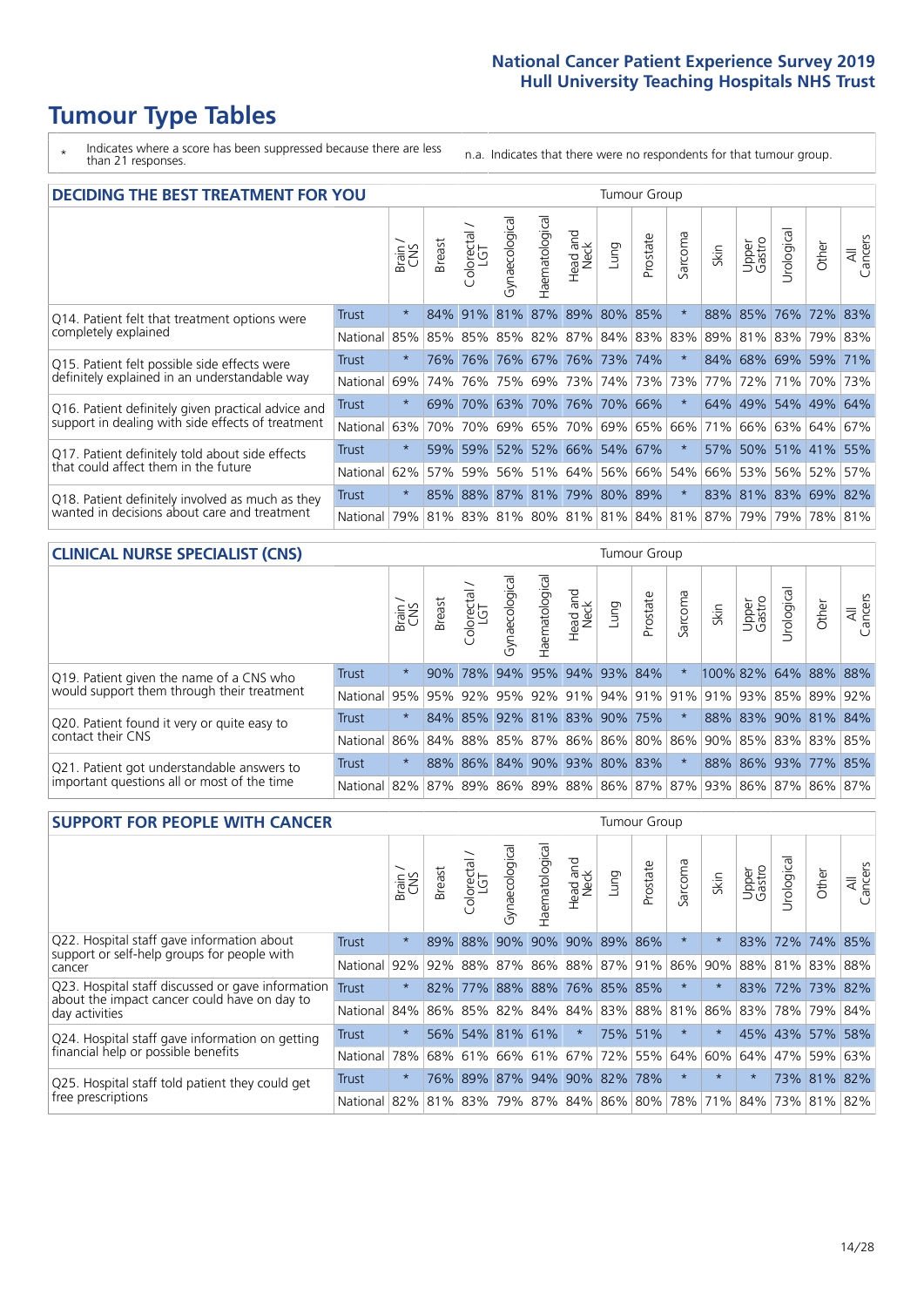# **Tumour Type Tables**

\* Indicates where a score has been suppressed because there are less than 21 responses.

n.a. Indicates that there were no respondents for that tumour group.

| <b>OPERATIONS</b>                                |              |              |               |                     |                    |                |                             |      | Tumour Group |         |                   |                 |                                  |             |                |
|--------------------------------------------------|--------------|--------------|---------------|---------------------|--------------------|----------------|-----------------------------|------|--------------|---------|-------------------|-----------------|----------------------------------|-------------|----------------|
|                                                  |              | Brain<br>CNS | <b>Breast</b> | Colorectal /<br>LGT | ᠊ᢛ<br>Gynaecologic | Haematological | Head and<br>Neck            | Lung | Prostate     | Sarcoma | Skin              | Upper<br>Gastro | $\overline{\sigma}$<br>Urologica | Other       | All<br>Cancers |
| Q27. Beforehand, patient had all the information | <b>Trust</b> | $\star$      |               | 97% 96%             | 93%                | $\star$        | 100% 94% 93%                |      |              | $\star$ | 100%100%92%96%96% |                 |                                  |             |                |
| needed about the operation                       | National     | 96%          | 97%           | 96%                 | 96%                | 94%            | 96% 95% 97% 95% 96%         |      |              |         |                   | 96%             |                                  | 95% 95% 96% |                |
| Q28. Afterwards, staff completely explained how  | Trust        | $\star$      | 77%           | 179%                | 62%                | $\star$        |                             |      | 85% 68% 73%  | $\star$ | 81%               | $\star$         |                                  | 76% 64% 74% |                |
| operation had gone in understandable way         | National     | 76%          |               | 79% 83%             | 79%                |                | 78% 79% 79% 78% 80% 82% 79% |      |              |         |                   |                 |                                  | 76% 77% 79% |                |

#### **HOSPITAL CARE AS AN INPATIENT** TUMOUR STOUP TUMOUR Group

|                                                                                                  |                                                                  | Brain   | <b>Breast</b> | Colorectal /<br>LGT | Gynaecological              | Haematological      | Head and<br>Neck | Lung    | Prostate | Sarcoma | Skin    | Upper<br>Gastro | Urological  | Other           | All<br>Cancers |
|--------------------------------------------------------------------------------------------------|------------------------------------------------------------------|---------|---------------|---------------------|-----------------------------|---------------------|------------------|---------|----------|---------|---------|-----------------|-------------|-----------------|----------------|
| Q30. Hospital staff didn't talk in front of patient                                              | Trust                                                            | $\star$ | 89%           | 73%                 | 86%                         | 92%                 | 88% 90% 84%      |         |          | $\star$ | $\star$ | 79%             | 88%         | 79%             | 84%            |
| as if patient wasn't there                                                                       | National                                                         | 81%     |               |                     | 86% 81% 83%                 |                     | 84% 83% 81% 88%  |         |          | 86%     | 86%     |                 | 81% 83%     | 82%             | 84%            |
| 031. Patient had confidence and trust in all                                                     | Trust                                                            | $\star$ |               |                     | 86% 85% 83% 85% 94% 88% 87% |                     |                  |         |          | $\star$ |         | 76%             | 78%         | 66% 83%         |                |
| doctors treating them                                                                            | National                                                         | 82%     | 83%           | 85%                 | 83%                         | 82%                 | 87%              |         | 83% 89%  | 86%     | 85%     | 81%             | 85%         | 80%             | 84%            |
| Q32. Patient's family or someone close definitely                                                | Trust                                                            | $\star$ |               | 71% 69% 66%         |                             | 74% 77% 69% 64%     |                  |         |          | $\star$ | $\star$ |                 |             | 62% 70% 46% 67% |                |
| felt able to talk to a doctor                                                                    | National                                                         | 67%     | 72%           | 73%                 | 72%                         | 74%                 | 75%              | 74%     | 72%      | 71%     | 74%     | 73%             | 71%         | 69%             | 72%            |
| Q33. Patient had confidence and trust in all the                                                 | <b>Trust</b>                                                     | $\star$ |               |                     | 78% 72% 65% 85% 75% 81% 80% |                     |                  |         |          | $\star$ | $\star$ |                 | 69% 88%     | 68% 76%         |                |
| ward nurses treating them                                                                        | National                                                         | 72%     | 73%           |                     | 72% 71% 77% 75% 77% 79%     |                     |                  |         |          | 74%     | 75%     |                 | 73% 77%     | 69%             | 74%            |
| Q34. Patient thought there were always or nearly                                                 | <b>Trust</b>                                                     | $\star$ | 55%           |                     | 59% 49%                     | 58%                 |                  | 59% 60% | 64%      | $\star$ | $\star$ | 69%             | 68%         | 47%             | 58%            |
| always enough nurses on duty to care for them                                                    | National                                                         | 68%     | 64%           |                     | 62% 63% 63% 65% 68% 72%     |                     |                  |         |          | 65%     | 70%     |                 | 65% 66%     | 60% 64%         |                |
| Q35. All hospital staff asked patient what name                                                  | Trust                                                            | $\star$ |               |                     | 72% 75% 60% 81% 88% 77% 78% |                     |                  |         |          | $\star$ |         |                 | 93% 78%     | 72% 76%         |                |
| they prefer to be called by                                                                      | National                                                         | 68%     | 62%           |                     | 74% 65%                     |                     | 72% 71%          | 76% 72% |          | 74%     | 70%     | 78%             | 76%         | 69%             | 71%            |
| Q36. Patient always given enough privacy when                                                    | <b>Trust</b>                                                     | $\star$ |               | 91% 86%             | 71% 94% 100% 86% 78%        |                     |                  |         |          | $\star$ | $\star$ | 66%             | 93%         | 82% 86%         |                |
| discussing condition or treatment                                                                | National                                                         | 78%     |               |                     | 84% 85% 81% 86% 87%         |                     |                  | 84% 88% |          | 84%     | 84%     |                 | 84% 85%     | 82% 85%         |                |
| Q37. Patient definitely found hospital staff to                                                  | <b>Trust</b>                                                     | $\star$ |               |                     | 52% 60% 41% 66%             |                     | $\star$          |         | 50% 55%  | $\star$ | $\star$ |                 |             | 52% 46% 35%     | 51%            |
| discuss worries or fears during their inpatient visit                                            | National 45% 51% 55% 51% 56% 52% 49% 53%                         |         |               |                     |                             |                     |                  |         |          | 54%     | 51%     |                 |             | 53% 49% 46%     | 52%            |
| Q38. Hospital staff definitely did everything they                                               | <b>Trust</b>                                                     | $\star$ |               |                     | 82% 80% 77% 85% 80% 87% 89% |                     |                  |         |          | $\star$ | $\ast$  |                 | 75% 73%     | 72%             | 81%            |
| could to help control pain                                                                       | National                                                         | 85%     | 83%           |                     | 84% 82%                     |                     | 82% 80%          | 84% 85% |          | 83%     | 85%     | 82%             | 81%         | 82%             | 83%            |
| Q39. Patient always felt they were treated with                                                  | <b>Trust</b>                                                     | $\star$ |               |                     | 90% 85% 77%                 |                     | 92% 91% 84% 86%  |         |          | $\star$ | $\star$ |                 |             | 79% 88% 85% 86% |                |
| respect and dignity while in hospital                                                            | National                                                         | 85%     |               |                     | 87% 87% 85%                 |                     | 89% 87%          | 88% 91% |          | 89%     | 89%     | 88%             | 90%         | 86%             | 88%            |
| Q40. Patient given clear written information<br>about what should or should not do after leaving | <b>Trust</b>                                                     | $\star$ |               | 96% 89%             |                             | 77% 85% 93% 79% 81% |                  |         |          | $\star$ | $\star$ |                 | 74% 84%     | 82% 85%         |                |
| hospital                                                                                         | National 80%                                                     |         | 89%           | 86%                 |                             | 86% 83% 87% 82% 91% |                  |         |          | 85%     | 90%     |                 | 82% 87%     | 83%             | 86%            |
| Q41. Hospital staff told patient who to contact<br>if worried about condition or treatment after | Trust                                                            | $\star$ | 96%           |                     | 95% 86% 100% 100% 91% 99%   |                     |                  |         |          | $\star$ | $\ast$  |                 | 89% 97% 93% |                 | 94%            |
| leaving hospital                                                                                 | National 94% 95% 95% 93% 96% 93% 92% 96% 94% 95% 92% 92% 93% 94% |         |               |                     |                             |                     |                  |         |          |         |         |                 |             |                 |                |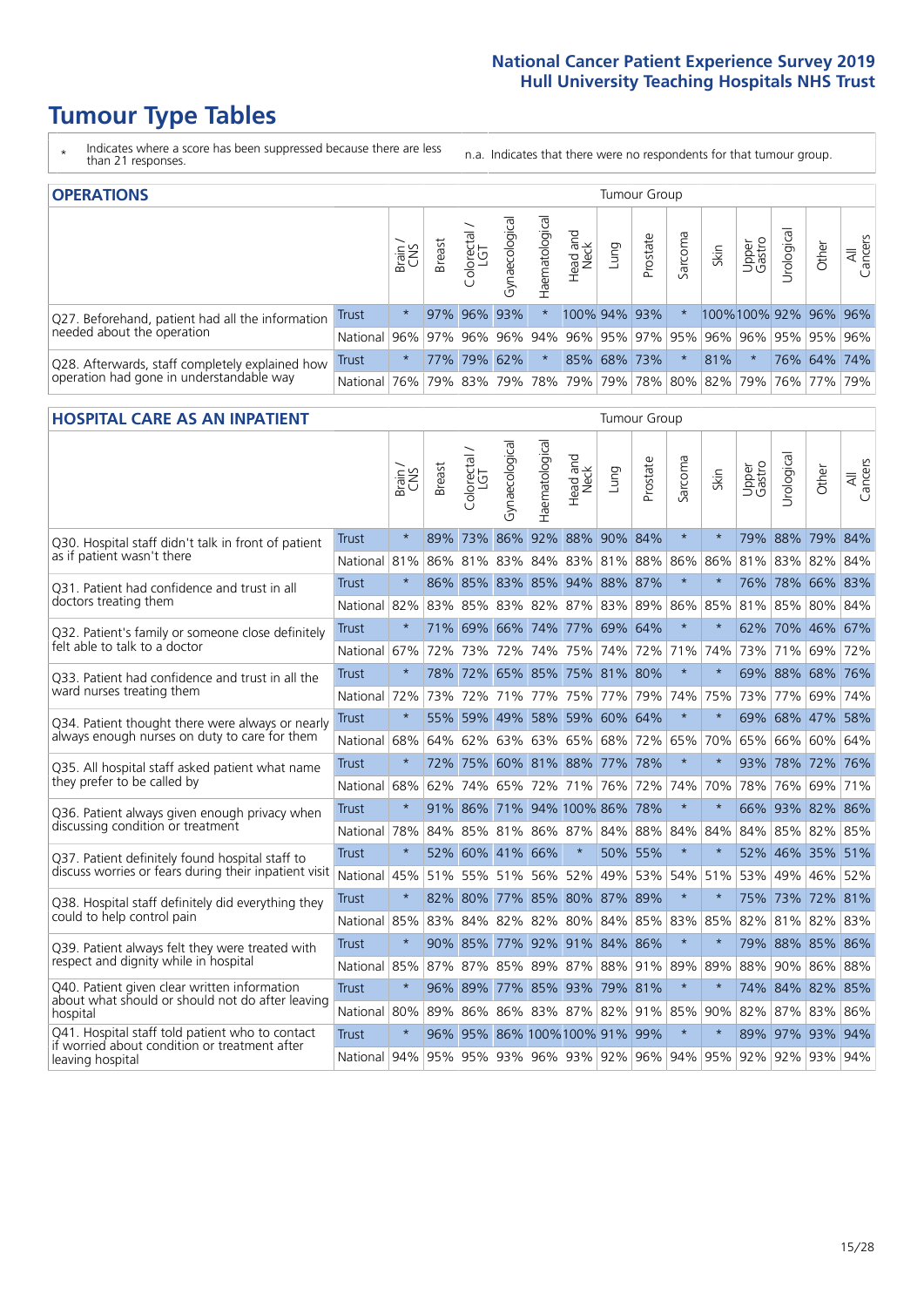# **Tumour Type Tables**

- \* Indicates where a score has been suppressed because there are less than 21 responses.
- n.a. Indicates that there were no respondents for that tumour group.

| <b>HOSPITAL CARE AS A DAY PATIENT / OUTPATIENT</b>                                                                    |              |         |               |                                     |                |                |                         |         |          | <b>Tumour Group</b>        |         |                 |            |         |                |  |  |  |  |  |  |  |
|-----------------------------------------------------------------------------------------------------------------------|--------------|---------|---------------|-------------------------------------|----------------|----------------|-------------------------|---------|----------|----------------------------|---------|-----------------|------------|---------|----------------|--|--|--|--|--|--|--|
|                                                                                                                       |              | Brain   | <b>Breast</b> | $\frac{\text{Colored}}{\text{LGT}}$ | Gynaecological | Haematological | ead and<br>Neck<br>Head | Lung    | Prostate | arcoma<br>$\tilde{\Omega}$ | Skin    | Upper<br>Gastro | Urological | Other   | All<br>Cancers |  |  |  |  |  |  |  |
| Q43. Patient definitely found hospital staff to                                                                       | Trust        | $\star$ | 70%           | 70%                                 | 66%            | 72%            | 82%                     | 76%     | 76%      | $\ast$                     | 66%     | 64%             | 64%        | 55%     | 69%            |  |  |  |  |  |  |  |
| discuss worries or fears during their outpatient or<br>day case visit                                                 | National     | 66%     | 68%           | 73%                                 | 70%            | 73%            | 72%                     | 70%     | 74%      | 72%                        | 72%     | 71%             | 67%        | 68%     | 71%            |  |  |  |  |  |  |  |
| Q44. Cancer doctor had the right documents at<br>patient's last outpatient appointment                                | Trust        | $\star$ | 96%           | 95%                                 | 98%            | 99%            | 97%                     | 95%     | 94%      | $\star$                    | 97%     | 91%             | 94%        | 93%     | 96%            |  |  |  |  |  |  |  |
|                                                                                                                       | National     | 94%     | 96%           | 96%                                 | 96%            | 97%            | 96%                     | 96%     | 96%      | 96%                        | 96%     | 94%             | 96%        | 95%     | 96%            |  |  |  |  |  |  |  |
| Q46. Beforehand patient completely had                                                                                | <b>Trust</b> | $\star$ | 86% 81%       |                                     | $\star$        |                | $\star$                 | $\star$ | $\star$  | $\star$                    | n.a.    |                 | $\star$    |         | 74% 85%        |  |  |  |  |  |  |  |
| all information needed about radiotherapy<br>treatment                                                                | National     | 91%     | 88%           | 83%                                 | 88%            | 84%            | 86%                     | 86%     | 88%      | 88%                        | 84%     | 86%             | 83%        | 84%     | 86%            |  |  |  |  |  |  |  |
| Q47. Patient completely given understandable                                                                          | <b>Trust</b> | $\star$ | 50%           | 42%                                 | $\star$        | $\star$        | $\star$                 | $\star$ | $\star$  | $\star$                    | $\star$ | $\star$         | $\star$    | 52%     | 51%            |  |  |  |  |  |  |  |
| information about whether radiotherapy was<br>working                                                                 | National     | 56%     | 60%           | 57%                                 | 61%            | 62%            | 63%                     | 59%     | 60%      | 67%                        | 57%     | 52%             | 59%        | 59%     | 60%            |  |  |  |  |  |  |  |
| Q49. Beforehand patient completely had all                                                                            | Trust        | $\star$ | 88%           | 86%                                 | 97%            | 85%            | $\star$                 | 88%     | $\star$  | $\star$                    | $\star$ | 79%             | $\star$    | 83% 85% |                |  |  |  |  |  |  |  |
| information needed about chemotherapy<br>treatment                                                                    | National     | 80%     | 82%           | 86%                                 | 87%            | 85%            | 79%                     | 84%     | 86%      | 86%                        | 90%     | 84%             | 85%        | 85%     | 84%            |  |  |  |  |  |  |  |
| Q50. Patient given enough information about<br>whether chemotherapy was working in a<br>completely understandable way | <b>Trust</b> | $\star$ | 62%           | 58%                                 | $\star$        | 78%            | $\star$                 | 79%     | $\star$  | $\star$                    |         | 55%             | $\star$    | 61%     | 66%            |  |  |  |  |  |  |  |
|                                                                                                                       | National     | 54%     | 62%           | 64%                                 | 68%            | 75%            |                         | 57% 67% | 66%      | 71%                        | 79%     | 61%             | 68%        | 69%     | 68%            |  |  |  |  |  |  |  |

#### **HOME CARE AND SUPPORT** Tumour Group

|                                                                                                                   |          | Brain   | <b>Breast</b> | olorectal.<br>LGT<br>Ü | Gynaecologic | Haematological | Head and<br>Neck | Dung    | Prostate | Sarcoma | Skin       | Upper<br>Gastro | Irological | Other           | All<br>Cancers |
|-------------------------------------------------------------------------------------------------------------------|----------|---------|---------------|------------------------|--------------|----------------|------------------|---------|----------|---------|------------|-----------------|------------|-----------------|----------------|
| Q51. Hospital staff definitely gave family or<br>someone close all the information needed to<br>help care at home | Trust    | $\star$ | 57%           | 62%                    | 62%          |                | 72% 55% 56%      |         | 57%      | $\ast$  | <b>70%</b> | 49%             |            | 62% 44%         | 58%            |
|                                                                                                                   | National | 58%     |               | 58% 63%                | 57%          |                | 62% 67% 59% 61%  |         |          | 62%     | 65%        |                 |            | 60% 59% 55% 60% |                |
| Q52. Patient definitely given enough support<br>from health or social services during treatment                   | Trust    | $\star$ |               | 30% 68%                |              |                | 44% 58% 43% 51%  |         |          | $\star$ |            |                 |            | 44% 39% 35% 45% |                |
|                                                                                                                   | National | 42%     | 52%           | 60%                    | 45%          | 51%            |                  | 59% 50% |          | 48% 53% | 57%        |                 |            | 54% 48% 51% 52% |                |
| Q53. Patient definitely given enough support<br>from health or social services after treatment                    | Trust    | $\star$ |               | 14% 41%                |              | 39%            | $\star$          | $\star$ | 55%      | $\star$ | $\star$    | $\star$         | $\star$    | 24% 37%         |                |
|                                                                                                                   | National |         | 39% 41% 53%   |                        | 39%          | 43%            |                  | 56% 40% | 46%      | 48%     | 59%        | 47%             | 44%        | 44%             | 45%            |

| <b>CARE FROM YOUR GENERAL PRACTICE</b>                                                                     |              |         |               |                   |               |                     |                  |      | Tumour Group        |         |      |                             |                 |       |                |  |  |  |  |  |  |  |
|------------------------------------------------------------------------------------------------------------|--------------|---------|---------------|-------------------|---------------|---------------------|------------------|------|---------------------|---------|------|-----------------------------|-----------------|-------|----------------|--|--|--|--|--|--|--|
|                                                                                                            |              | Brain   | <b>Breast</b> | Colorectal<br>LGT | Gynaecologica | ক<br>Haematologic   | Head and<br>Neck | Lung | Prostate            | Sarcoma | Skin | Upper<br>Gastro             | Urologica       | Other | All<br>Cancers |  |  |  |  |  |  |  |
| Q54. GP given enough information about<br>patient's condition and treatment                                | Trust        | $\star$ |               | 94% 99%           |               | 95% 96% 93% 91% 95% |                  |      |                     |         |      | 83% 95% 94% 92% 94%         |                 |       |                |  |  |  |  |  |  |  |
|                                                                                                            | National 91% |         |               | 96% 95%           | 95%           |                     |                  |      | 96% 94% 94% 96% 94% |         | 96%  |                             | 93% 95% 94% 95% |       |                |  |  |  |  |  |  |  |
| Q55. General practice staff definitely did<br>everything they could to support patient during<br>treatment | <b>Trust</b> | $\star$ |               | 45% 57%           |               | 47% 50%             | $\star$          |      | 42% 71%             |         |      |                             | 59% 53% 48% 52% |       |                |  |  |  |  |  |  |  |
|                                                                                                            | National     | 55%     |               | 58% 59%           |               | 56% 56% 59%         |                  |      |                     |         |      | 56% 64% 56% 65% 59% 59% 55% |                 |       | 58%            |  |  |  |  |  |  |  |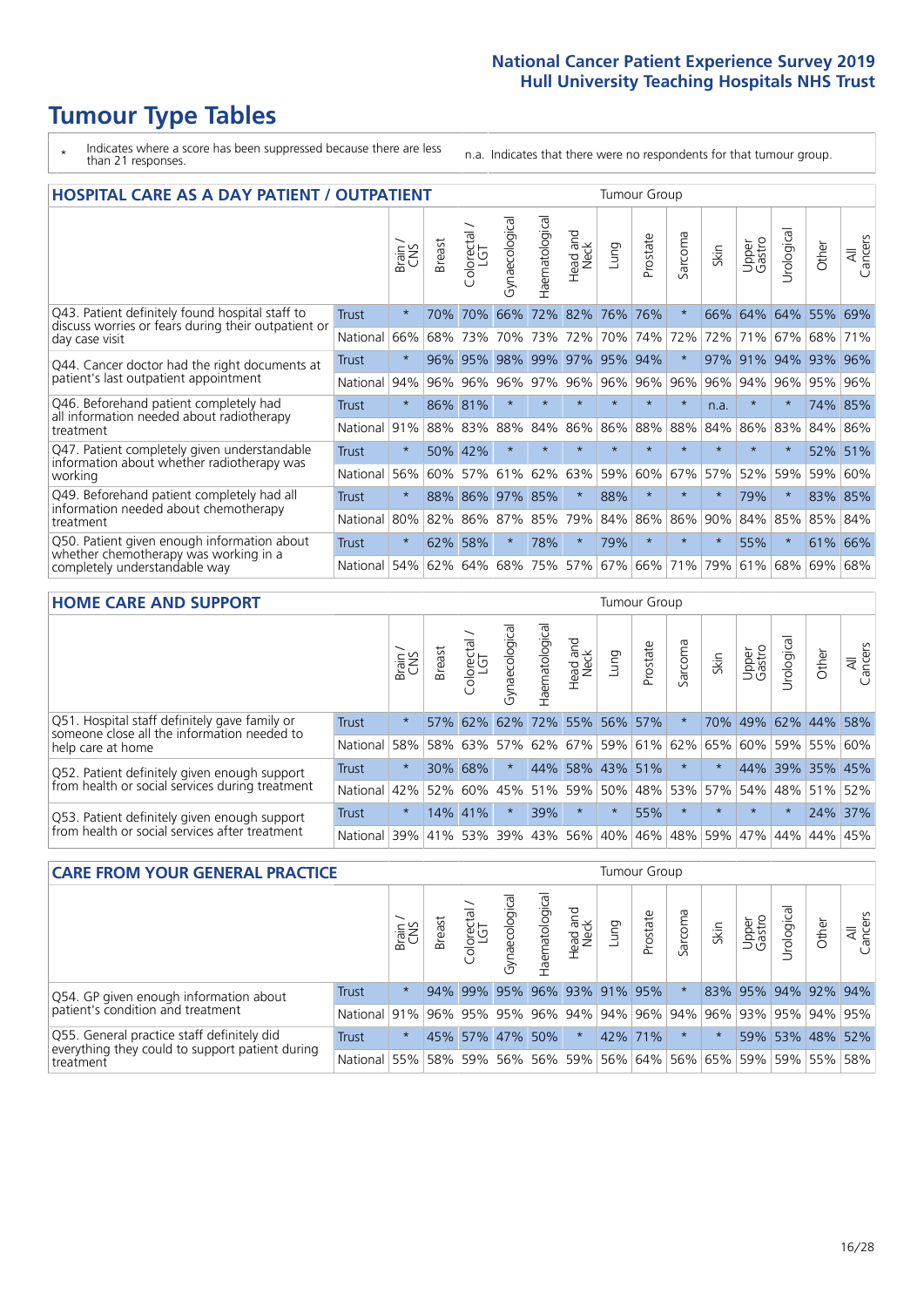# **Tumour Type Tables**

- \* Indicates where a score has been suppressed because there are less than 21 responses.
- n.a. Indicates that there were no respondents for that tumour group.

#### **YOUR OVERALL NHS CARE** THE TWO CONTROLLER THE THE THEORY OF THE THEORY OF THE TUMOUR Group

|                                                                                                          |              | Brain   | <b>Breast</b> | Colorectal<br>LGT | Gynaecological | Haematological | ead and<br>Neck<br>Head | Lung    | Prostate | Sarcoma  | Skin | Upper<br>Gastro | Urologica | Other               | All<br>Cancers |
|----------------------------------------------------------------------------------------------------------|--------------|---------|---------------|-------------------|----------------|----------------|-------------------------|---------|----------|----------|------|-----------------|-----------|---------------------|----------------|
| Q56. Different people treating and caring for                                                            | <b>Trust</b> | $\star$ | 74%           | 74%               | 68%            | 77%            | 81%                     | 71%     | 73%      | $^\star$ | 74%  | 70%             | 79%       | 54%                 | 71%            |
| patient always work well together to give best<br>possible care                                          | National     | 60%     |               | 73% 73%           | 69%            | 75%            | 73%                     | 73% 75% |          | 70%      | 79%  | 69%             | 74%       | 68%                 | 73%            |
| Q57. Patient given a care plan                                                                           | <b>Trust</b> | $\star$ | 36%           | 47%               |                |                | 40% 35% 33% 42% 43%     |         |          | $^\star$ | 63%  | 41% 35%         |           | 34%                 | 39%            |
|                                                                                                          | National     | 36%     | 41%           | 40%               | 34%            | 36%            | 39%                     | 36% 40% |          | 34%      | 44%  | 36%             | 33%       | 31%                 | 38%            |
| Q58. Overall the administration of care was good                                                         | <b>Trust</b> | $\star$ | 87%           | 90%               | 95% 92%        |                | 86% 85% 83%             |         |          | $^\star$ | 83%  | 89% 87%         |           | 82% 87%             |                |
| or very good                                                                                             | National     | 85%     |               | 90% 88% 87% 91%   |                |                | 90% 90% 88%             |         |          | 88%      |      |                 |           | 90% 86% 85% 87% 89% |                |
| Q59. Patient felt length of time for attending<br>clinics and appointments for cancer was about<br>right | Trust        | $\star$ | 50%           | 69%               |                |                | 73% 50% 61%             | 68% 68% |          | $\star$  | 78%  | 57% 74%         |           | 55% 61%             |                |
|                                                                                                          | National     | 58%     | 68%           | 73%               | 66%            | 66%            | 71%                     | 71%     | 76%      | 68%      | 73%  | 66%             | 75%       | 64%                 | 69%            |
| Q60. Someone discussed with patient whether<br>they would like to take part in cancer research           | Trust        | $\star$ | 12%           | 26%               | 12%            | 36%            | 19%                     | 21%     | 19%      | $^\star$ | 15%  | 31%             | 17%       | 32%                 | 23%            |
|                                                                                                          | National     | 42%     | $30\%$        | 32%               | 31%            | 33%            | 21%                     |         | 34% 31%  | 36%      | 20%  | 36%             | 21%       | 32%                 | 30%            |
| Q61. Patient's average rating of care scored from                                                        | Trust        | $\star$ | 8.8           | 8.9               | 8.9            | 9.0            | 8.9                     | 8.7     | 8.8      | $^\star$ | 8.5  | 8.8             | 8.6       | 8.5                 | 8.8            |
| very poor to very good                                                                                   | National     | 8.6     | 8.9           | 8.8               | 8.7            | 8.9            | 8.8                     | 8.8     | 8.8      | 8.8      | 8.9  | 8.7             | 8.7       | 8.7                 | 8.8            |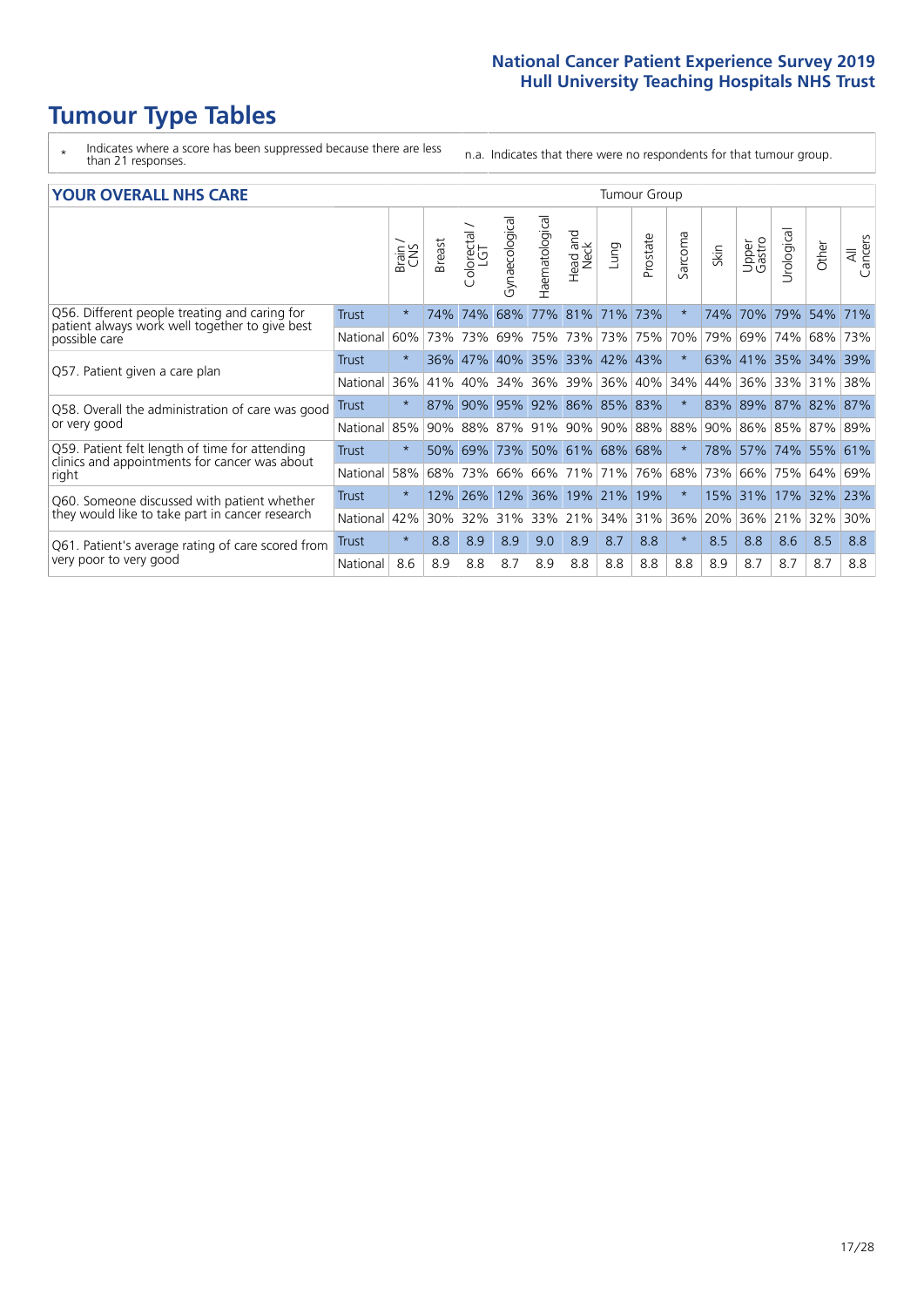### **Year on Year Charts**





#### **DIAGNOSTIC TESTS**





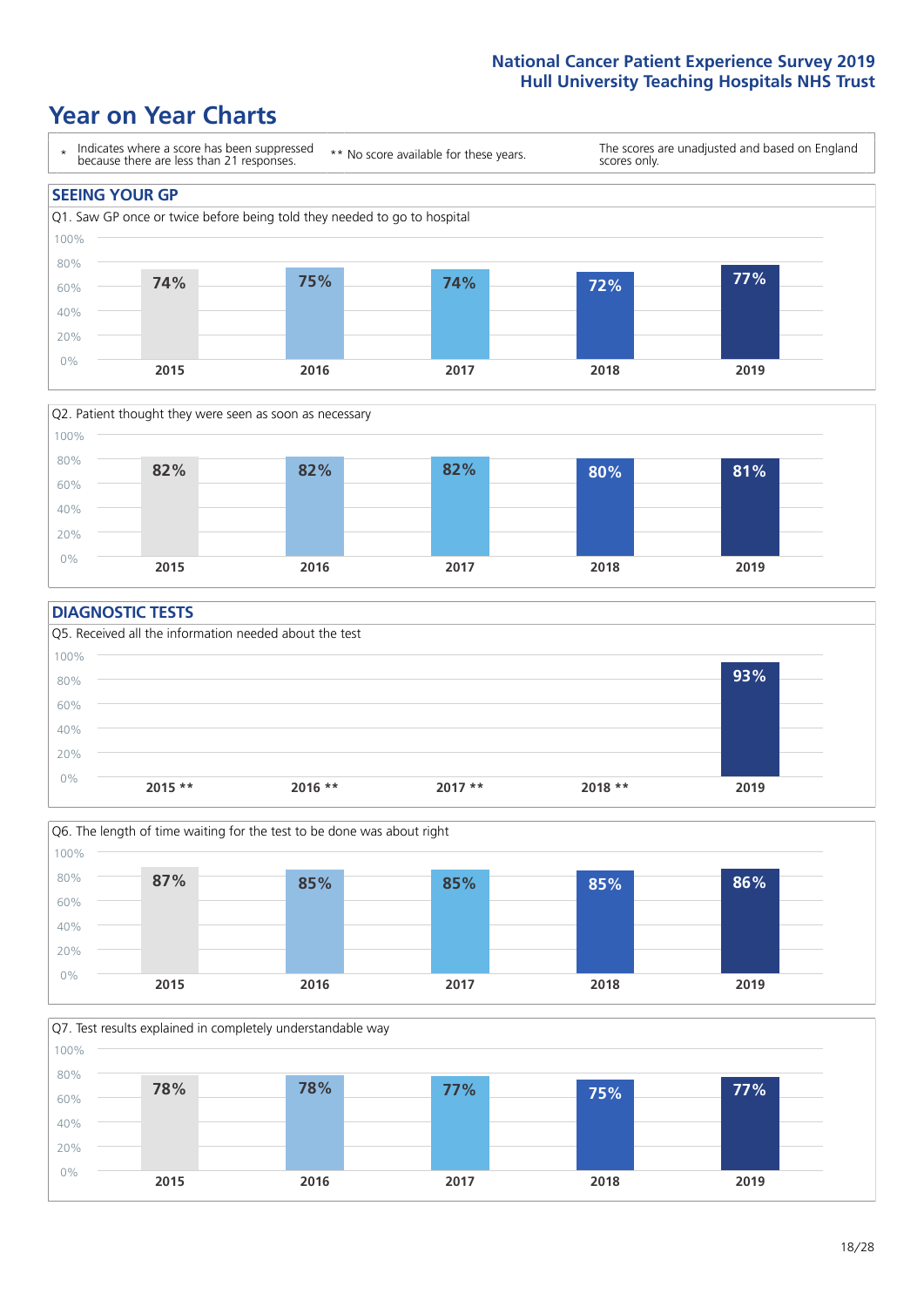







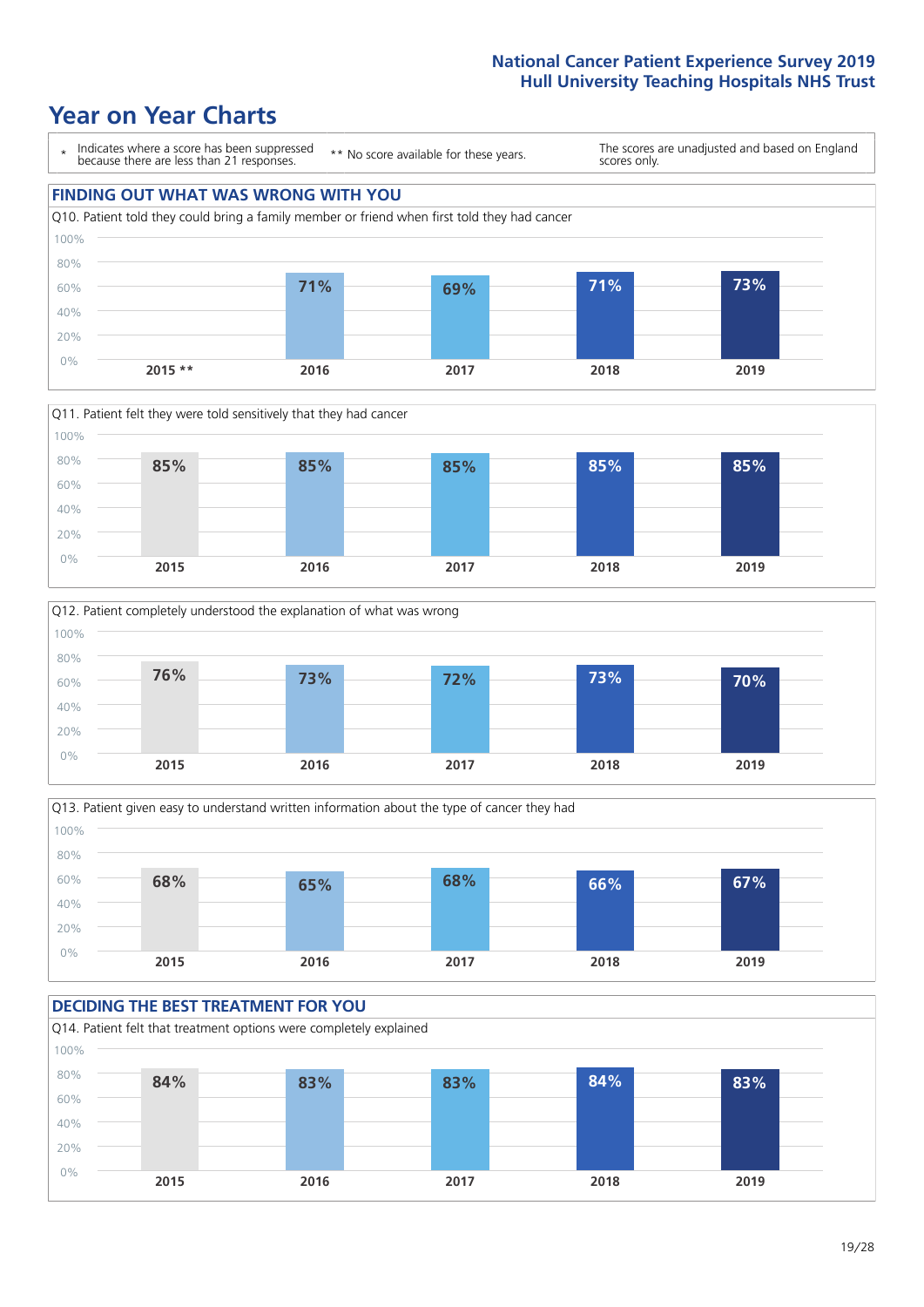





Q18. Patient definitely involved as much as they wanted in decisions about care and treatment  $0%$ 20% 40% 60% 80% 100% **2015 \*\* 2016 \*\* 2017 \*\* 2018 \*\* 2019 82%**

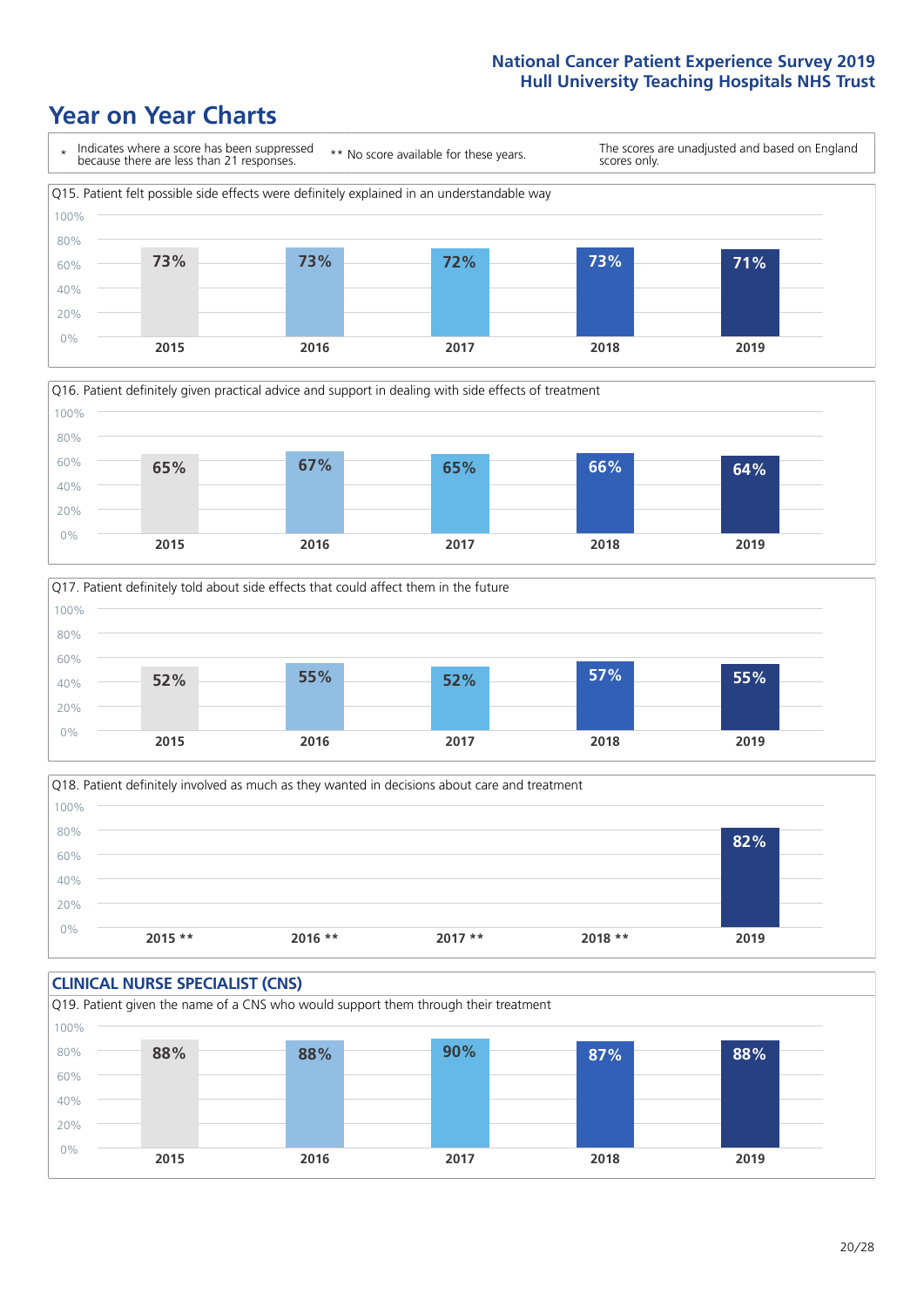







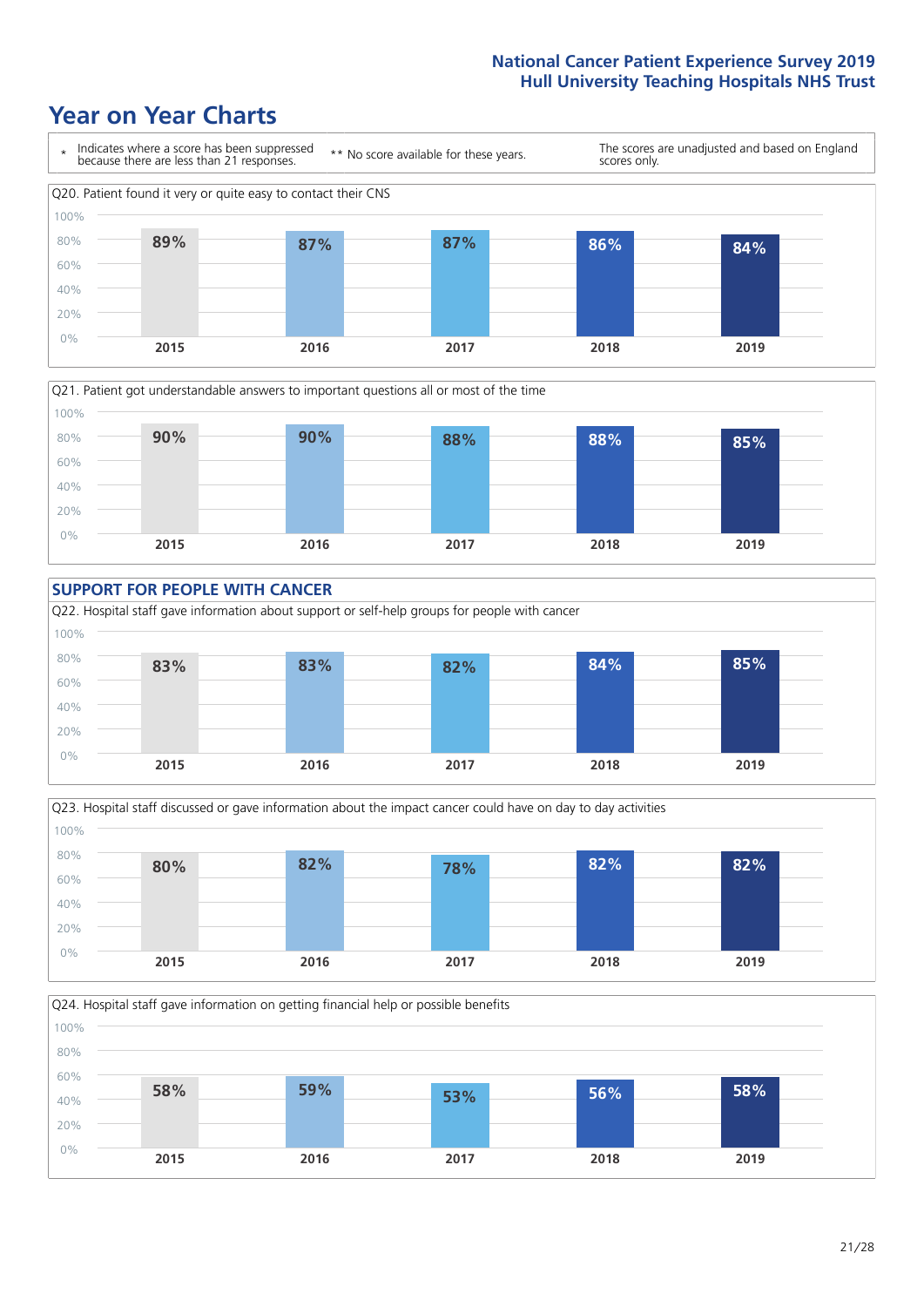### **Year on Year Charts**



#### **OPERATIONS**





#### **HOSPITAL CARE AS AN INPATIENT** Q30. Hospital staff didn't talk in front of patient as if patient wasn't there 0% 20% 40% 60% 80% 100% **2015 \*\* 2016 \*\* 2017 \*\* 2018 \*\* 2019 84%**

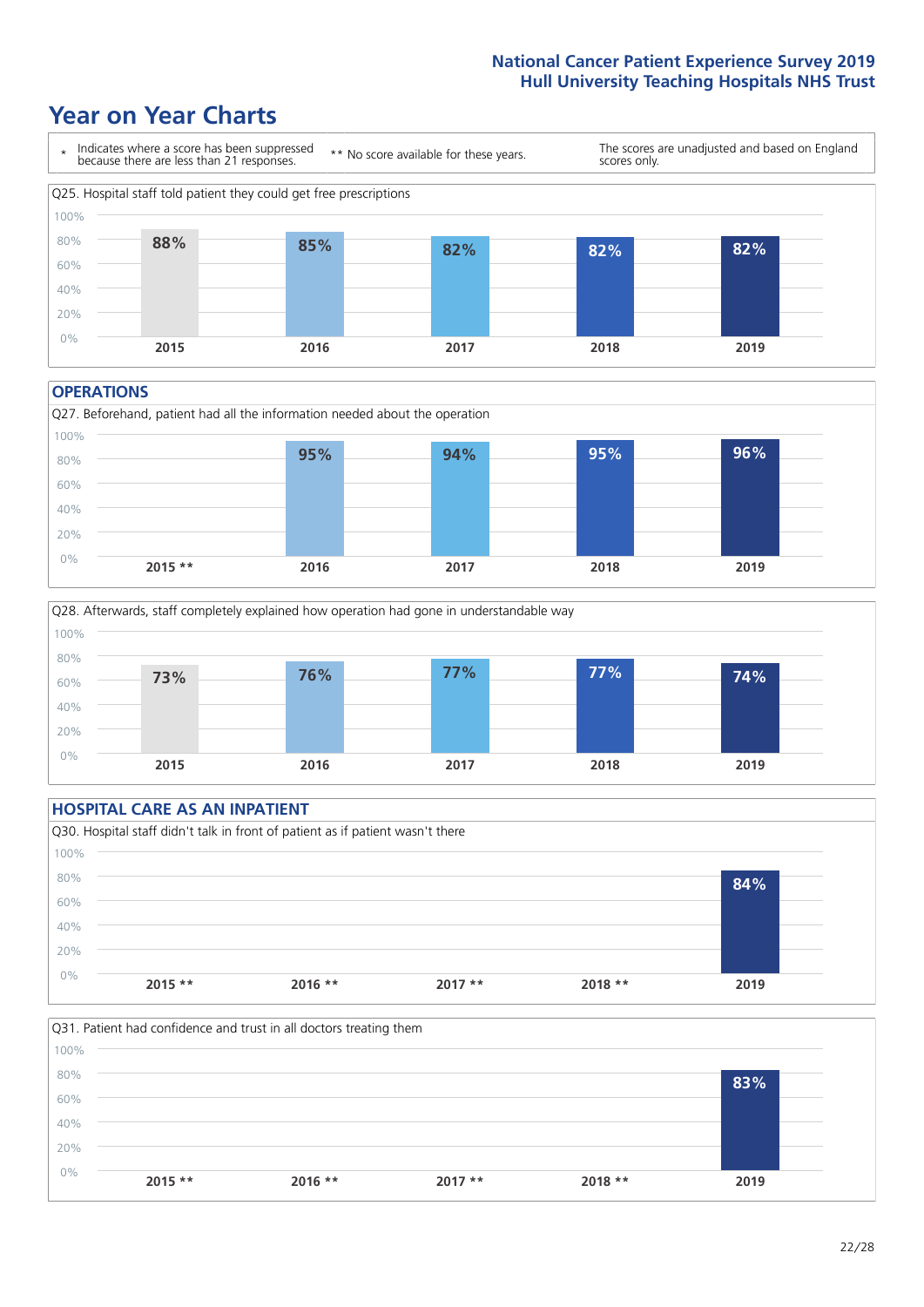







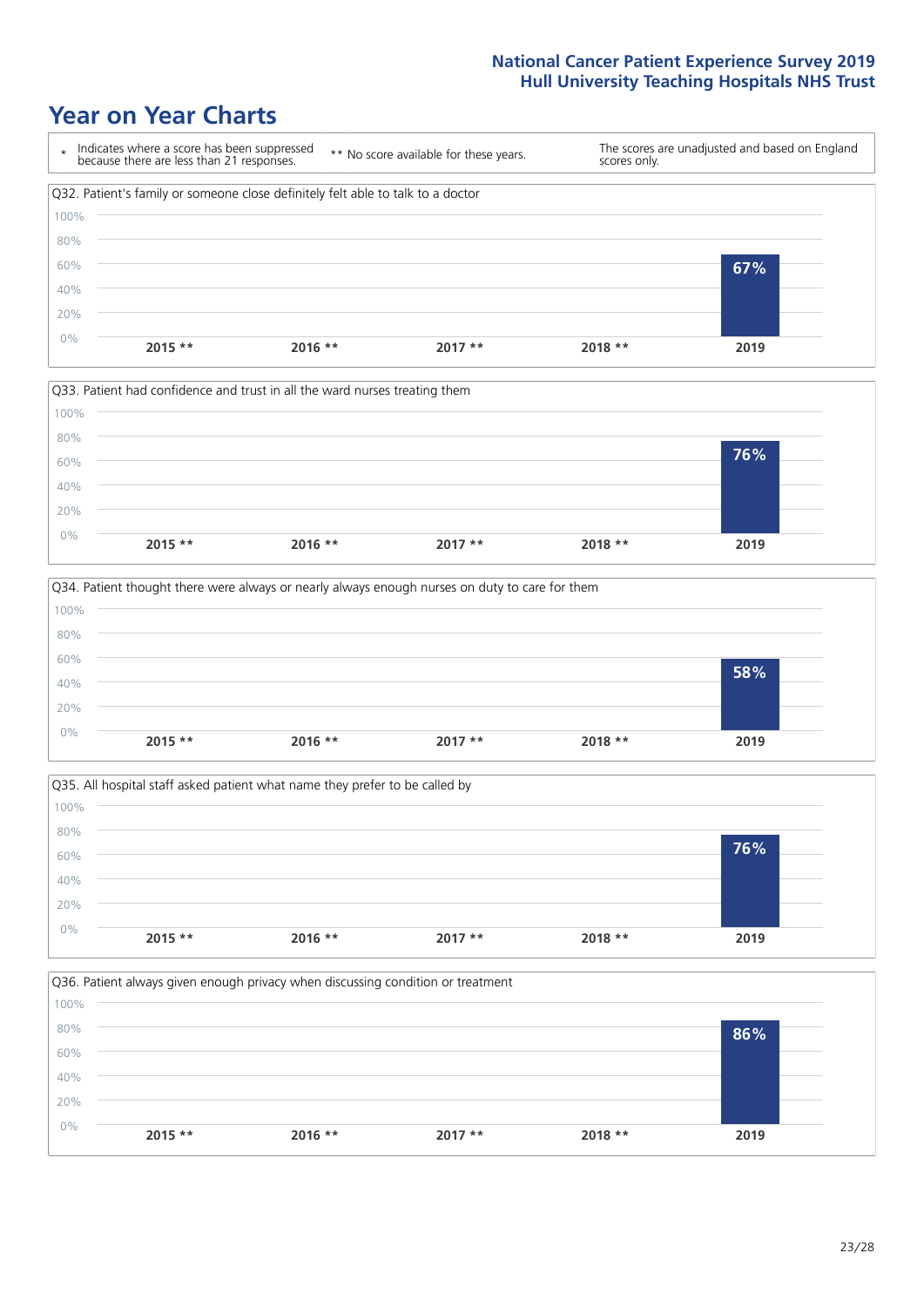







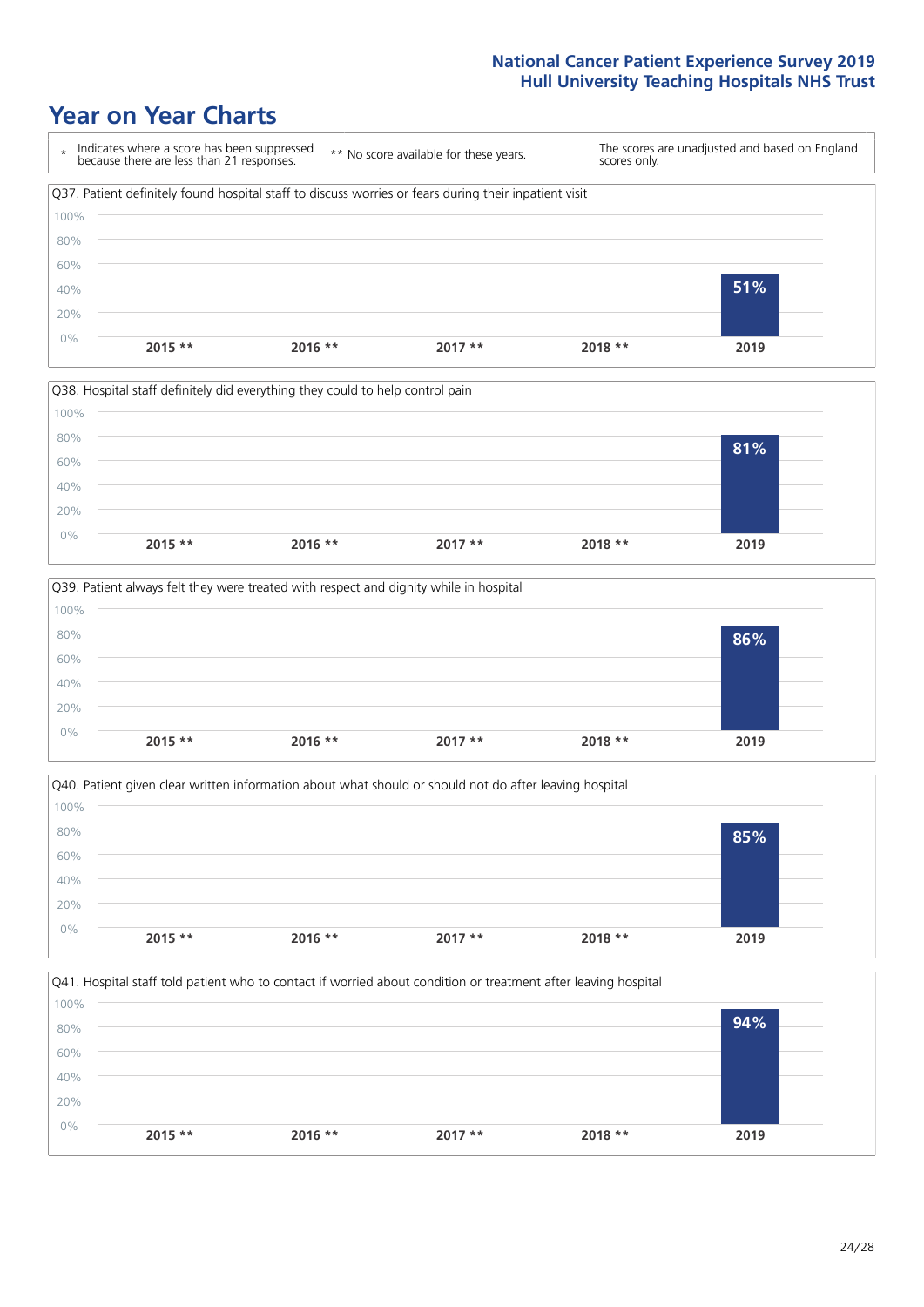







Q49. Beforehand patient completely had all information needed about chemotherapy treatment

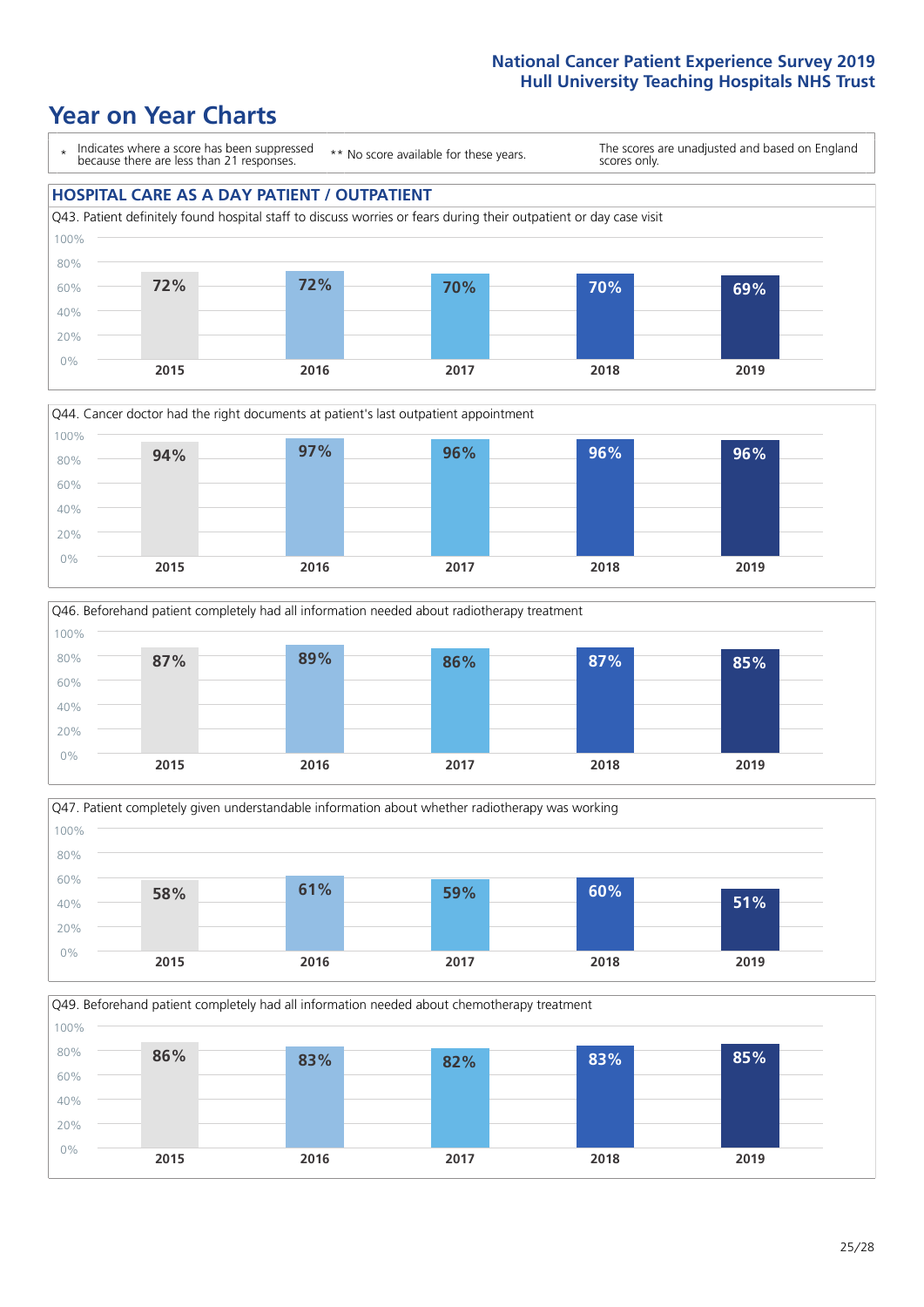### **Year on Year Charts**



#### **HOME CARE AND SUPPORT**







#### **CARE FROM YOUR GENERAL PRACTICE** Q54. GP given enough information about patient's condition and treatment 0% 20% 40% 60% 80% 100% **2015 2016 2017 2018 2019 93% 95% 94% 92% 94%**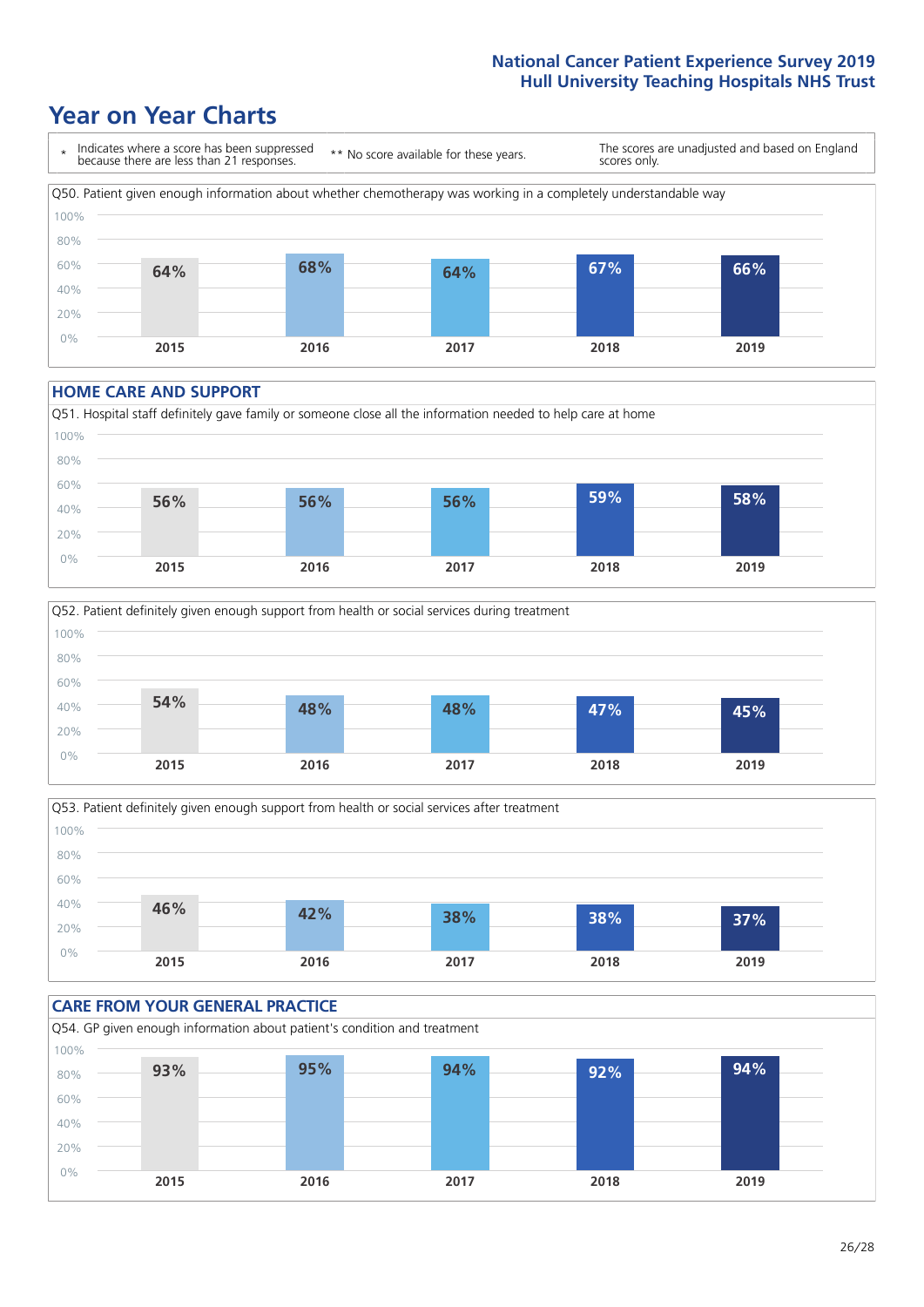### **Year on Year Charts**



#### **YOUR OVERALL NHS CARE**







Q59. Patient felt length of time for attending clinics and appointments for cancer was about right 100%